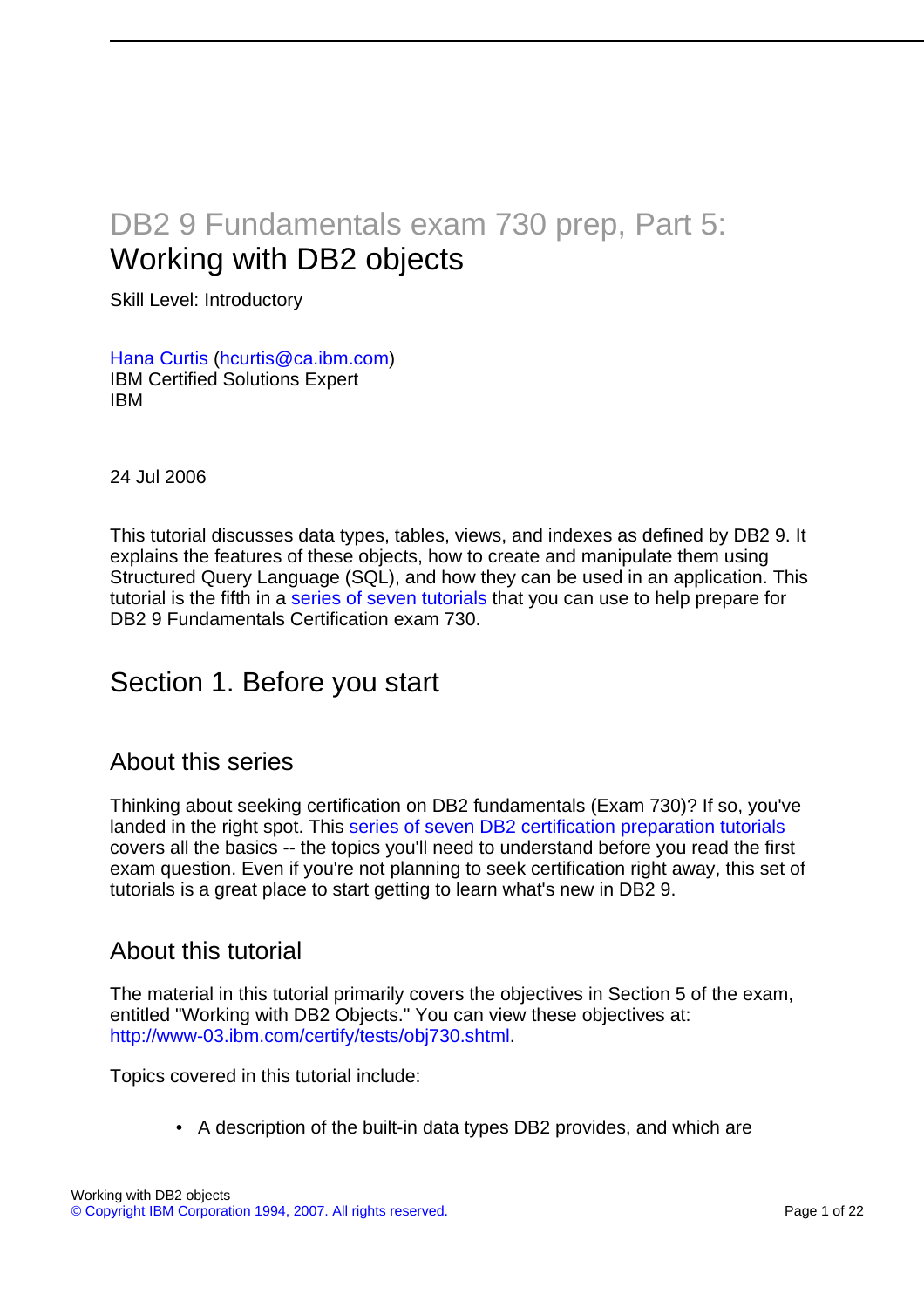appropriate to use when defining a table. (For a different treatment of data type, see [the fourth tutorial in this series\)](http://www.ibm.com/developerworks/offers/lp/db2cert/db2-cert730.html?S_TACT=105AGX19&S_CMP=db2cert).

- An introduction to advanced data types.
- Tables, views, and indexes.
- An explanation of the various types of constraints and their uses.

### **Objectives**

After completing this tutorial, you should be able to:

- Understand data types and advanced data types
- Create tables, views, and indexes in a DB2 database
- Understand the features and use of unique constraints, referential integrity constraints, and table check constraints
- Use views to restrict access to data
- Understand the features of indexes

#### System Requirements

You do not need a copy of DB2 to complete this tutorial. However, if you'd like, you can download a free trial version of [IBM DB2 9](http://www.ibm.com/developerworks/downloads/im/udb/?S_TACT=105AGX19&S_CMP=db2cert) to work along with this tutorial.

# Section 2. Data types

DB2 provides a rich and flexible assortment of data types. DB2 comes with basic data types such as INTEGER, CHAR, and DATE. It also includes facilities to create user-defined data types (UDTs) so that you can create complex, nontraditional data types suited to today's complex programming environments. Choosing which type to use in a given situation depends on the type and range of information that is stored in the column.

There are four categories of built-in data types: numeric, string, datetime, and XML.

The user-defined data types are categorized as: distinct, structured, and reference.

#### Numeric data types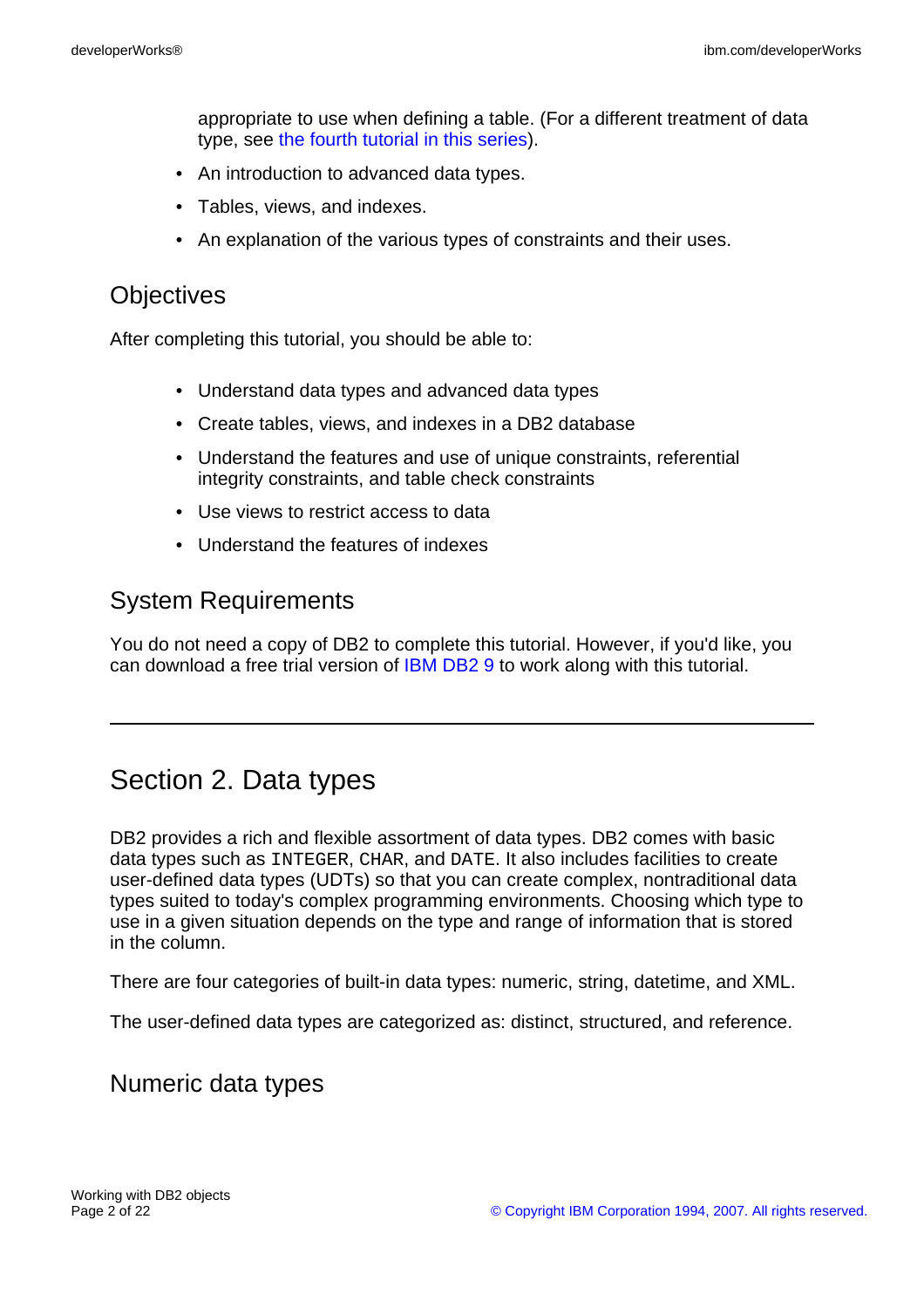

There are three categories of numeric data types, as diagrammed in the preceding figure. These types vary in the range and precision of numeric data they can store.

- Integer: SMALLINT, INTEGER, and BIGINT are used to store integer numbers. For example, an inventory count could be defined as INTEGER. SMALLINT can store integers from -32,768 to 32,767 in 2 bytes. INTEGER can store integers from -2,147,483,648 to 2,147,483,647 in 4 bytes. BIGINT can store integers from -9,223,372,036,854,775,808 to 9,223,372,036,854,775,807 in 8 bytes.
- Decimal: DECIMAL is used to store numbers with fractional parts. To define this data type, specify a precision (p), which indicates the total number of digits, and a scale (s), which indicates the number of digits to the right of the decimal place. A column defined by DECIMAL(10,2) that held currency values could hold values up to 99999999.99 dollars. The amount of storage required in the database depends on the precision and is calculated by the formula  $p/2 + 1$ . So, DECIMAL(10,2) would require 10/2 + 1 or 6 bytes.
- Floating point: REAL and DOUBLE are used to store approximations of numbers. For example, very small or very large scientific measurements could be defined as REAL. REAL can be defined with a length between 1 and 24 digits and requires 4 bytes of storage. DOUBLE can be defined with a length of between 25 and 53 digits and requires 8 bytes of storage. FLOAT can be used as a synonym for REAL or DOUBLE.

## String data types



Working with DB2 objects [© Copyright IBM Corporation 1994, 2007. All rights reserved.](http://www.ibm.com/legal/copytrade.shtml) Page 3 of 22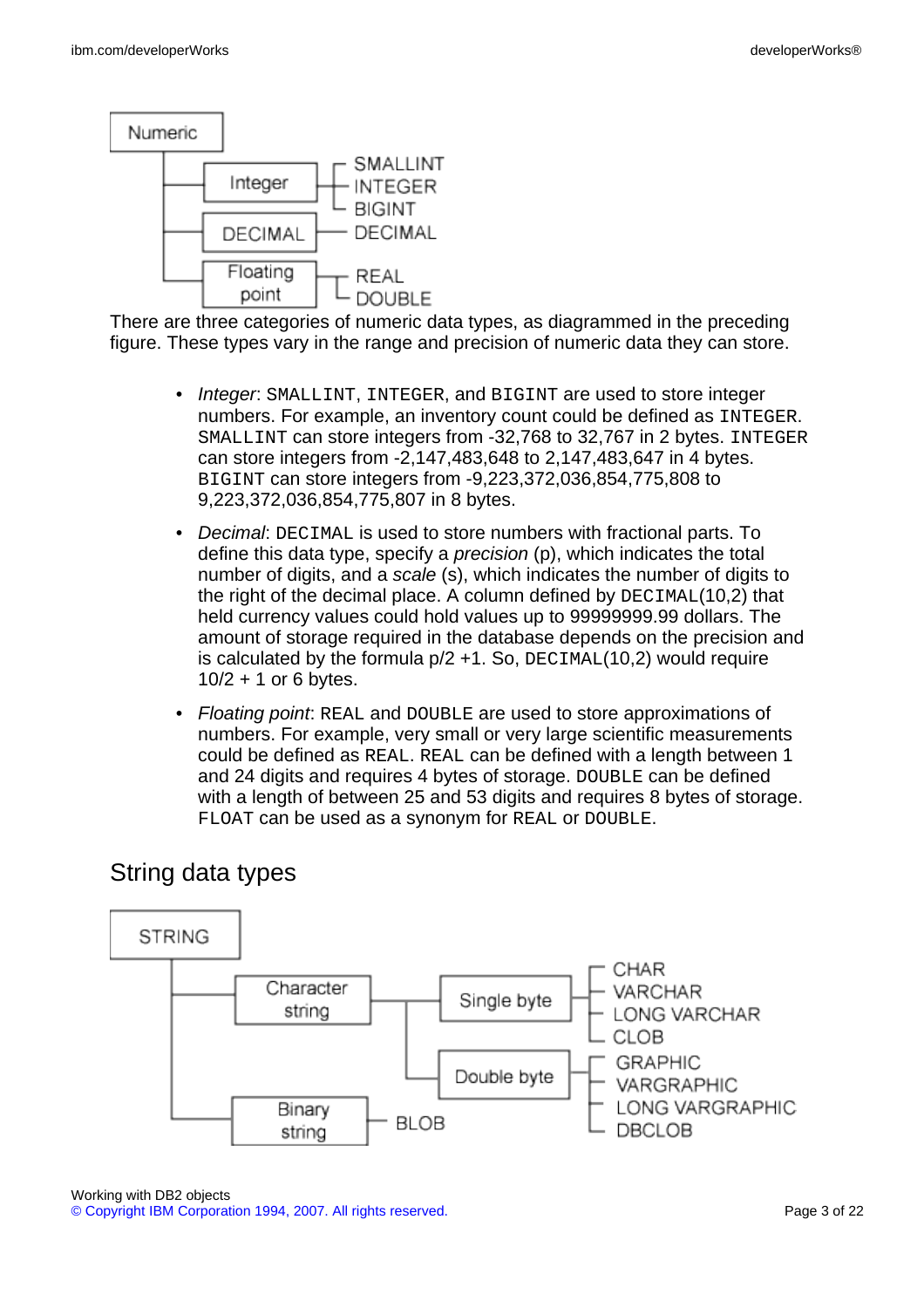DB2 provides several data types for storing character data or strings, as diagrammed in the preceding figure. Choose a data type based on the size of the string you are going to store and what data will be in the string.

The following data types are used to store single-byte character strings:

- CHAR or CHARACTER is used to store fixed-length character strings up to 254 bytes. For example, a manufacturer may assign an identifier to a part with a specific length of eight characters, and therefore store that identifier in the database as a column of  $CHAR(8)$ .
- VARCHAR is used to store variable-length character strings. For example, a manufacturer may deal with a number of parts with identifiers of different lengths, and thus store those identifiers as a column of VARCHAR(100). The maximum length of a VARCHAR column is 32,672 bytes. In the database, VARCHAR data only takes as much space as required.

The following data types are used to store double-byte character strings:

- GRAPHIC is used to store fixed-length double-byte character strings. The maximum length of a GRAPHIC column is 127 characters.
- VARGRAPHIC is used to store variable-length double-byte character strings. The maximum length of a VARGRAPHIC column is 16,336 character

DB2 also provides data types to store very long strings of data. All long string data types have similar characteristics. First, the data is not stored physically with the row data in the database, which means that additional processing is required to access this data. Long data types can be defined up to 2GB in length. However, only the space required is actually used. The long data types are:

- LONG VARCHAR
- CLOB (character large object)
- LONG VARGRAPHIC
- DBCLOB (double-byte character large object)
- BLOB (binary large object)

#### Datetime data types

DB2 provides three data types to store dates and times:

- DATE
- TIME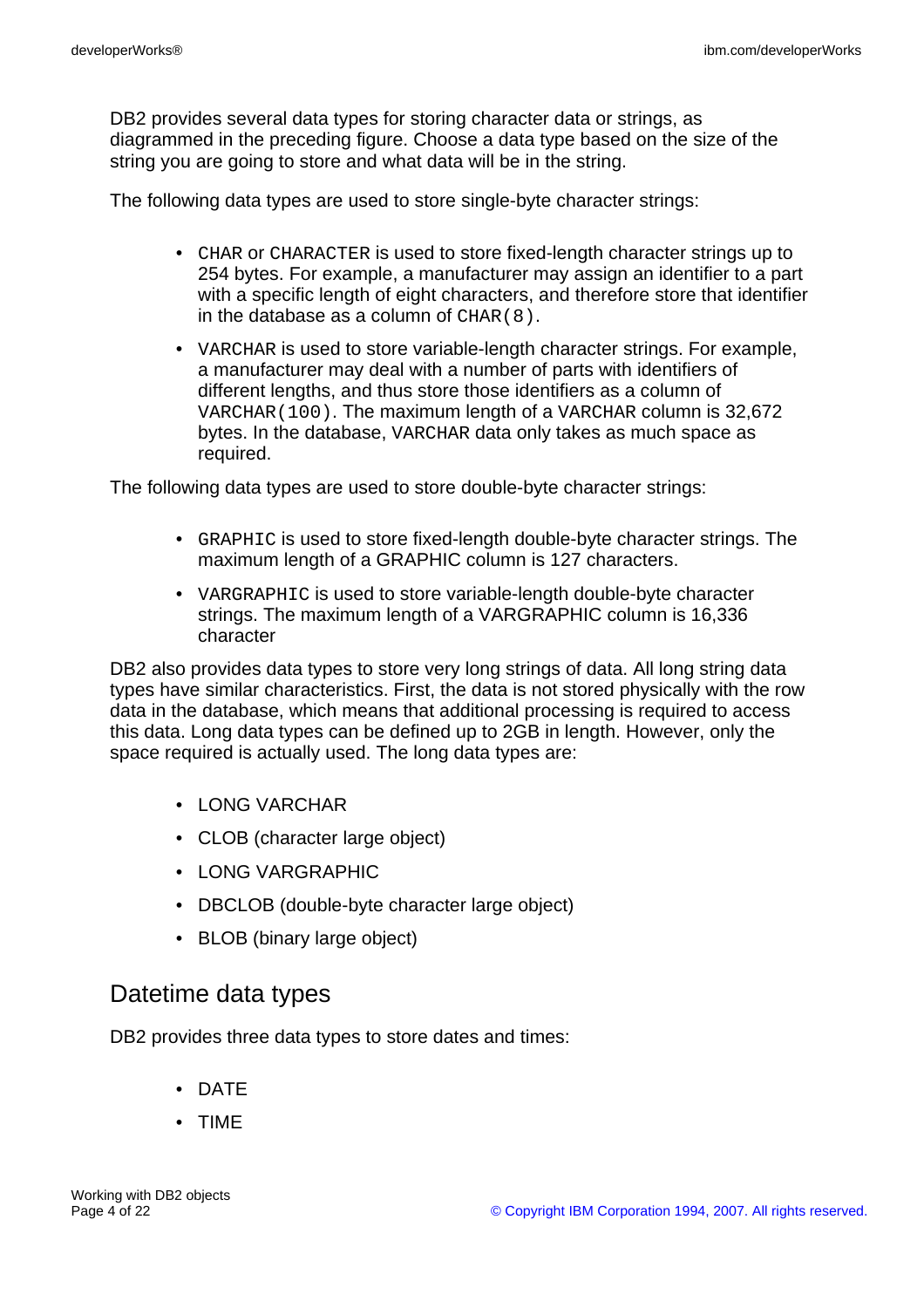• TIMESTAMP

The values of these data types are stored in the database in an internal format; however, applications can manipulate them as strings. When one of these data types is retrieved, it is represented as a character string. Enclose the value in quotation marks when updating these data types.

DB2 provides built-in functions to manipulate datetime values. For example, you can determine the day of the week of a date value using the DAYOFWEEK or DAYNAME functions. Use the DAYS function to calculate how many days lie between two dates. DB2 also provides special registers to generate the current date, time, or timestamp based on the time-of-day clock. For example, CURRENT DATE returns a string representing the current date on the system.

The format of the date and time values depends on the country code of the database, which is specified when the database is created. There are several formats available: ISO, USA, EUR, and JIS. For example, if your database is using the USA format, the format of date values would be  $mm/dd/yyyy$ . You can change the format by using the DATETIME option of the BIND command when creating your application.

There is a single format for the TIMESTAMP data type. The string representation is yyyy-mm-dd-hh.mm.ss.nnnnnn.

### XML data type

DB2 provides the XML data type to store well-formed XML documents.

Values in XML columns are stored in an internal representation different from string data types. To store XML data in an XML data type column, transform the data using the XMLPARSE function. An XML data type value can be transformed into a serialized string value representing of the XML document using the XMLSERIALIZE function. DB2 provides many other built-in functions to manipulate XML data types.

## User-defined data types

DB2 allows you to define data types that suit your application. There are three user-defined data types:

• User-defined distinct: Define a new data type based on a built-in type. This new type has the same features of the built-in type, but you can use it to ensure that only values of the same type are compared. For example, you can define a Canadian dollar type (CANDOL) and a US dollar type (USADOL) both based on DECIMAL(10,2). Both types are based on the same built-in type, but you won't be able to compare them unless a conversion function is applied. The following CREATE TYPE statements create the CANDOL and USADOL UDTs: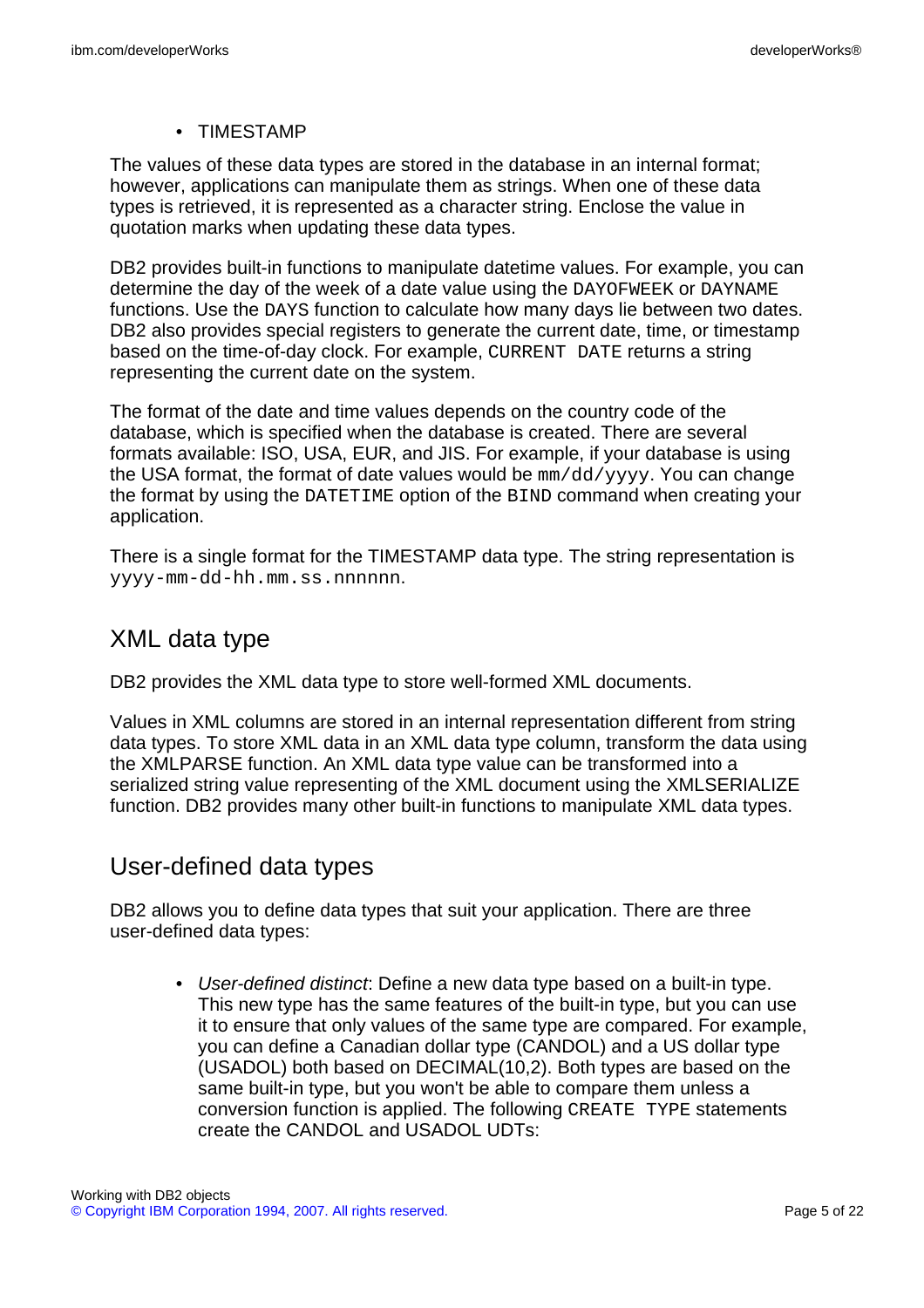CREATE DISTINCT TYPE CANDOL AS DECIMAL(10,2) WITH COMPARISONS CREATE DISTINCT TYPE USADOL AS DECIMAL(10,2) WITH COMPARISONS

> DB2 automatically generates functions to perform casting between the base type and the distinct type, and comparison operators for comparing instances of the distinct type. The following statements show how to create a table with a column of CANDOL type and then insert data into the table using the CANDOL casting function:

CREATE TABLE ITEMs (ITEMID CHAR(5), PRICE CANDOL ) INSERT INTO ITEMs VALUES('ABC11',CANDOL(30.50) )

- User-defined structured: Create a type that consists of several columns of built-in types. Then use this structured type when creating a table. For example, you can create a structured type named ADDRESS that contains data for street number, street name, city, and so forth. Then you can use this type when defining other tables, such as employees or suppliers, because the same data is required for both. Also, structured types can have subtypes in a hierarchical structure. This lets you store objects that belong to a hierarchy in the database.
- User-defined reference: When using structured types, you can define references to rows in another table using reference types. These references appear similar to referential constraints; however, they do not enforce relationships between the tables. References in tables let you specify queries in a different way.

User-defined structured and reference types are an advanced topic; the information presented here serves only as an introduction to these types.

# DB2 Extenders

DB2 Extenders provide support for complex, nontraditional data types. They are packaged separately from the DB2 server code and installed on the server and into each database that uses the data type.

There are many DB2 Extenders available from IBM and from independent software vendors. The first four extenders provided by IBM are for storing audio, video, image, and text data. For example, use the DB2 Image Extender store an image of a book cover and the DB2 Text Extender to store the text of a book. Now, there are several other extenders available. The DB2 Spatial Extender could be used for storing and analyzing spatial data and the XML Extender for managing XML documents.

DB2 Extenders are implemented using the features of user-defined types and user-defined functions (UDFs). Each extender comes with one or more UDTs, UDFs for operating on the UDT, specific application programming interfaces (APIs), and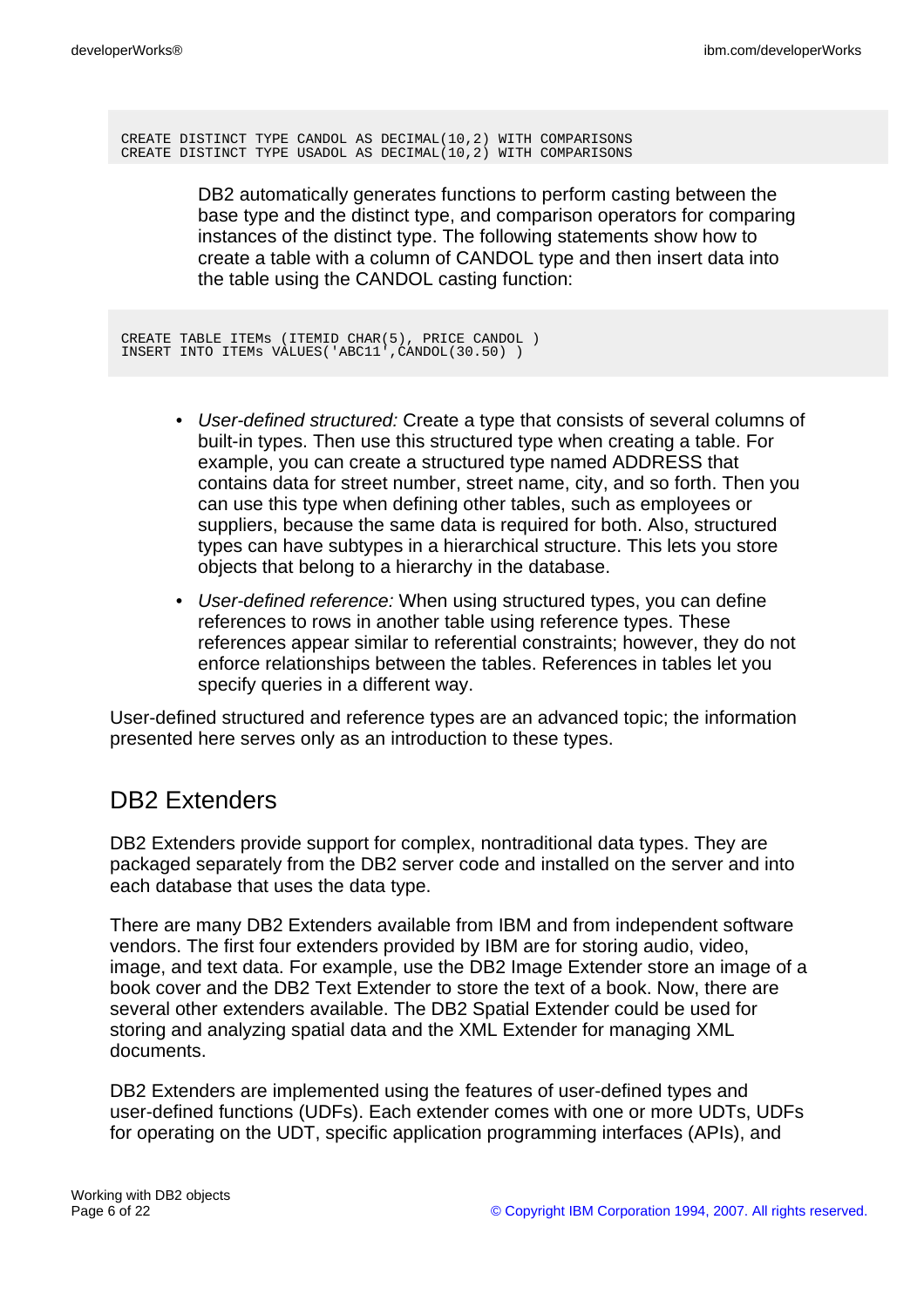perhaps other tools. For example, the DB2 Image Extender includes:

- The DB2IMAGE UDT
- UDFs to insert and retrieve from a DB2IMAGE column
- APIs to search based on characteristics of images

Before using these data types, install the extender support into the database. The installation process for each extender defines the required UDTs and UDFs in the database. Once you've done this, you can use the UDTs when defining a table and the UDFs when working with data. (For more on DB2 Extenders, see the [first tutorial](http://www.ibm.com/developerworks/offers/lp/db2cert/db2-cert730.html?S_TACT=105AGX19&S_CMP=db2cert) [in this series.](http://www.ibm.com/developerworks/offers/lp/db2cert/db2-cert730.html?S_TACT=105AGX19&S_CMP=db2cert))

The XML data type, which is new in DB2 9, provides advanced features for handling XML documents. Applications and data using the XML Extender must be migrated to use the native XML support in DB2.

# Section 3. Tables

All data is stored in tables in the database. A *table* consists of one or more columns of various data types. The data is stored in rows or records.

Tables are defined using the CREATE TABLE SQL statement. DB2 also provides a GUI tool, the DB2 Control Center, for creating tables, which creates a table based on information you specify. It also generates the CREATE TABLE SQL statement, which can be used in a script or application program at a later time.

A database has a set of tables, called the system catalog tables, which hold information about all the objects in the database. DB2 provides views for the base system catalog tables. The catalog view SYSCAT.TABLES contains a row for each table defined in the database. SYSCAT.COLUMNS contains a row for each column of each table in the database. Look at the catalog views using SELECT statements, just like any other table in the database; however, you cannot modify the data using INSERT, UPDATE, or DELETE statements. The tables are automatically updated as a result of data definition statements (DDL), such as CREATE, and other operations, such as RUNSTATS.

## Creating a table

Use the CREATE TABLE SQL statement to define a table in the database. The following statement creates a simple table named BOOKS that contains three columns: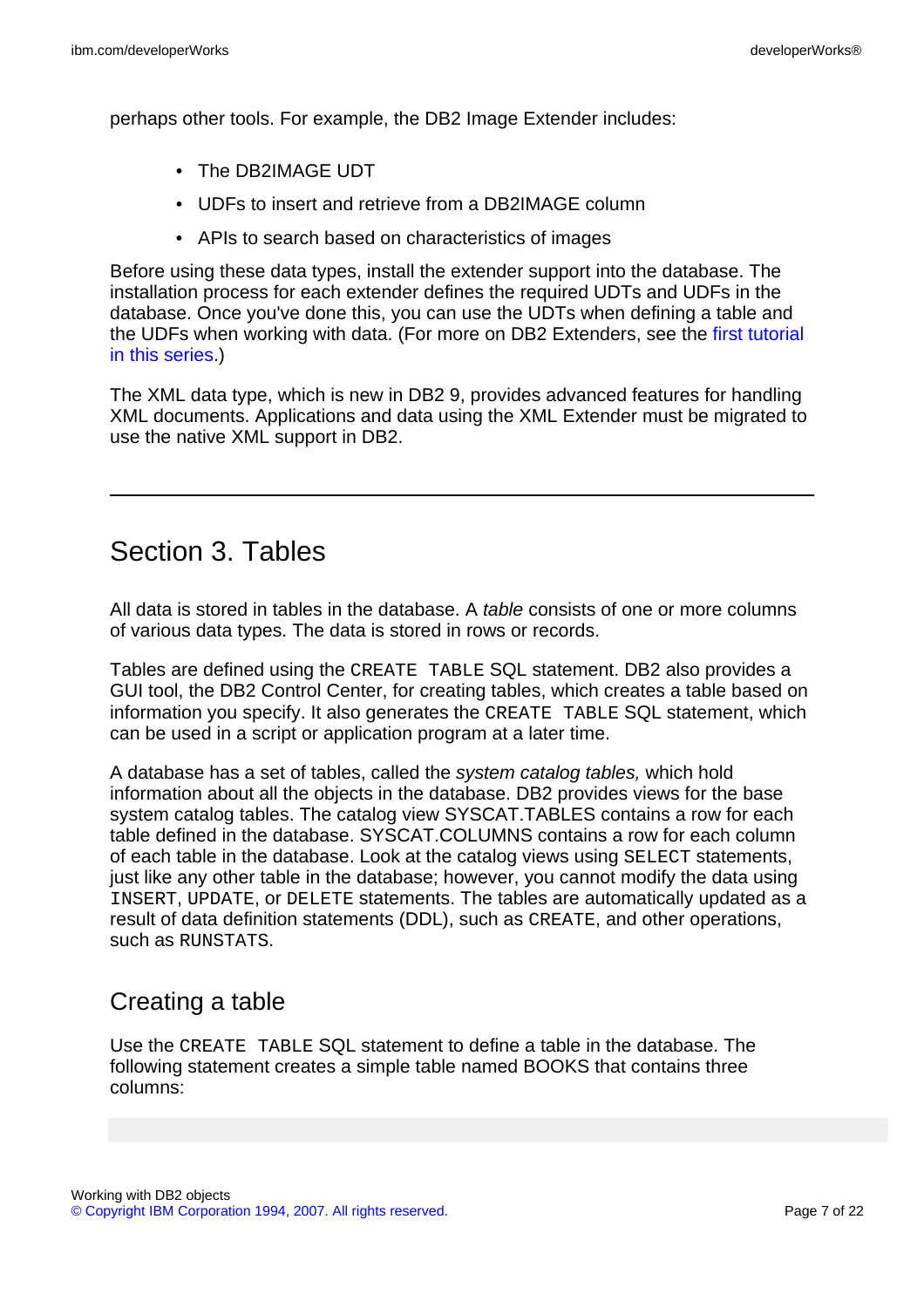CREATE TABLE BOOKS ( BOOKID INTEGER, BOOKNAME VARCHAR(100), ISBN CHAR(10) )

You can also use the CREATE TABLE SQL statement to create a table that is like another table or view in the database:

CREATE TABLE MYBOOKS LIKE BOOKS

This statement creates a table with the same columns as the original table or view. The columns of the new table have the same names, data types, and nullability attributes as the columns in the old one. You can also specify clauses that copy other attributes, like column defaults and identify attributes.

There are many options available for the CREATE TABLE statement (they are presented in the following sections as new concepts are introduced). The details of the CREATE TABLE SQL statement can be found in the SQL Reference (see [Resources](#page-21-1) ).

Once you've created a table, there are several ways to populate it with data. The INSERT statement lets you insert a row or several rows of data into the table. DB2 also provides utilities to insert large amounts of data from a file. The IMPORT utility inserts rows using INSERT statements. It is designed for loading small amounts of data into the database. The LOAD utility, intended for loading large volumes of data, inserts rows directly onto data pages in the database and is much faster than the IMPORT utility.

### Storing tables in the database

Tables are stored in the database in tablespaces. Tablespaces have physical space allocated to them. Create the tablespace before creating the table.

When you create a table, let DB2 place the table in a default tablespace or specify the tablespace in which you'd like the table to reside. The following CREATE TABLE statement places the BOOKS table in the BOOKINFO tablespace:

CREATE TABLE BOOKS ( BOOKID INTEGER, BOOKNAME VARCHAR(100), ISBN CHAR(10) ) IN BOOKINFO

Although tablespaces are not covered in detail here, it is important to understand that defining tablespaces appropriately has an effect on the performance and maintainability of the database. For more information on tablespaces, check out the [second tutorial in this series.](http://www.ibm.com/developerworks/offers/lp/db2cert/db2-cert730.html?S_TACT=105AGX19&S_CMP=db2cert)

### Altering a table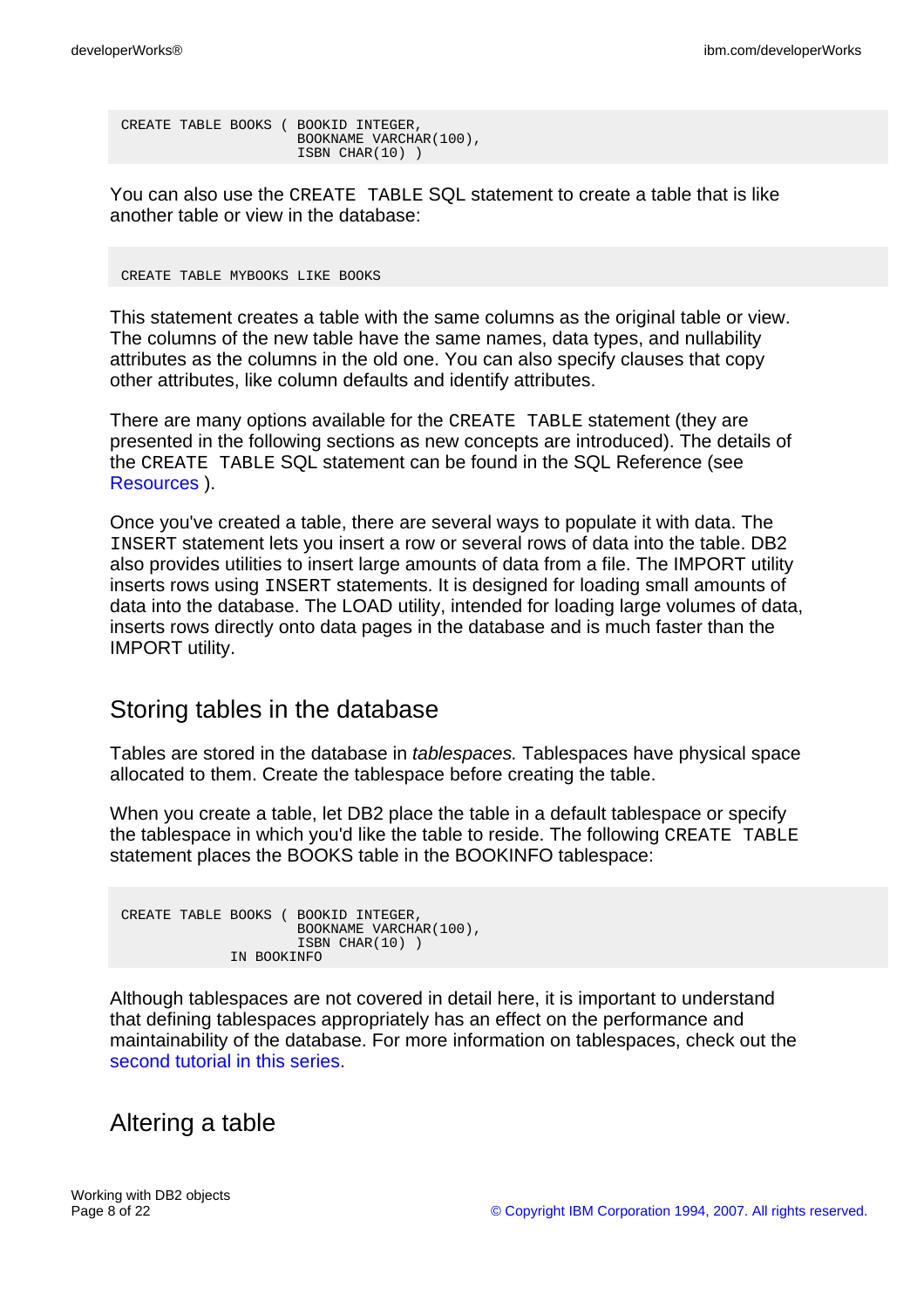Use the ALTER TABLE SQL statement to change characteristics of a table. For instance, you can add or drop:

- A column
- A primary key
- One or more unique or referential constraints
- One or more check constraints

The following statement adds a column called BOOKTYPE to the BOOKS table:

```
ALTER TABLE BOOKS ADD BOOKTYPE CHAR(1)
```
You can also change characteristics of specific columns in a table:

- The identity attributes of a column
- The length of a string column
- The datatype of a column
- The nullability of a column
- The constraint of a column

There are restrictions on altering columns:

- When altering the length of a string column, you can only increase the length.
- When altering the datatype of a column, the new datatype must be compatible with the existing data type. For example, you can convert CHAR columns to VARCHAR columns, but cannot convert them to GRAPHIC or numeric columns. Numeric columns can be converted to any other numeric data type as long as the new datatype is large enough to hold the values. For example, convert an INTEGER column to BIGINT, but, a DECIMAL(10,2) column cannot be converted to SMALLINT.
- Fixed length strings can be converted to variable length string and variable length strings can be converted to fixed length. For example, a CHAR(100) can be converted to VARCHAR(150). Similar restrictions exist for variable length graphic strings.

The following statement changes the DATATYPE of column BOOKNAME from VARCHAR(100) to VARCHAR(200) and changes the nullability of the ISBN column to NOT NULL:

ALTER TABLE BOOKS ALTER BOOKNAME SET DATA TYPE VARCHAR(200) ALTER ISBN SET NOT NULL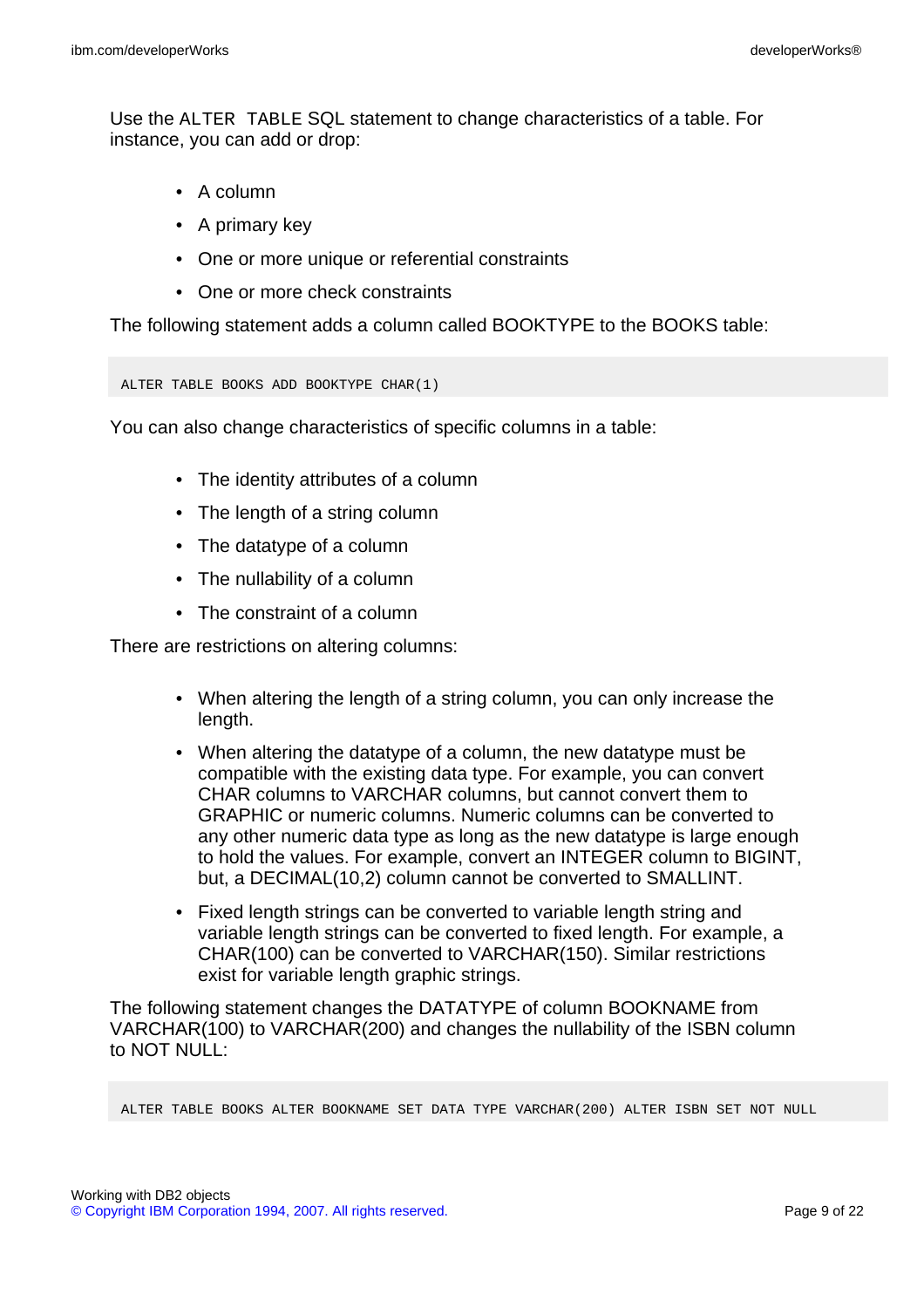Certain characteristics of a table cannot be changed. For example, you cannot change the tablespace in which the table resides, the order of columns, or change the datatype of some columns. To change characteristics such as these, save the table data, drop the table, and recreate it.

### Dropping a table

The DROP TABLE statement removes a table from the database, deleting the data and the table definition. If there are indexes or constraints defined on the table, they are dropped as well.

The following DROP TABLE statement deletes the BOOKS table from the database:

DROP TABLE BOOKS

## NOT NULL, DEFAULT, and GENERATED column options

The columns of a table are specified in the CREATE TABLE statement by a column name and data type. The columns can have additional clauses specified that restrict the data in the column.

By default, a column allows null values. If you do not want to allow null values, specify the NOT NULL clause for the column. Specify a default value using the WITH DEFAULT clause and a default value. The following CREATE TABLE statement creates a table called BOOKS, where the BOOKID column does not allow null values and the default value for BOOKNAME is TBD:

```
CREATE TABLE BOOKS ( BOOKID INTEGER NOT NULL,
                     BOOKNAME VARCHAR(100) WITH DEFAULT 'TBD',
                     ISBN CHAR(10) )
```
In the BOOKS table, the BOOKID is a unique number assigned to each book. Rather than have the application generate the identifier, you can specify that DB2 is to generate a BOOKID using the GENERATED ALWAYS AS IDENTITY clause:

```
CREATE TABLE BOOKS ( BOOKID INTEGER NOT NULL GENERATED ALWAYS AS IDENTITY
                                             (START WITH 1, INCREMENT BY 1),
                     BOOKNAME VARCHAR(100) WITH DEFAULT 'TBD',
                     ISBN CHAR(10) )
```
GENERATED ALWAYS AS IDENTITY causes a BOOKID to be generated for each record. The first value generated is 1 and succeeding values are generated by incrementing the previous value by 1.

Also use the GENERATED ALWAYS option to have DB2 calculate the value of a column automatically. The following example defines a table called AUTHORS, with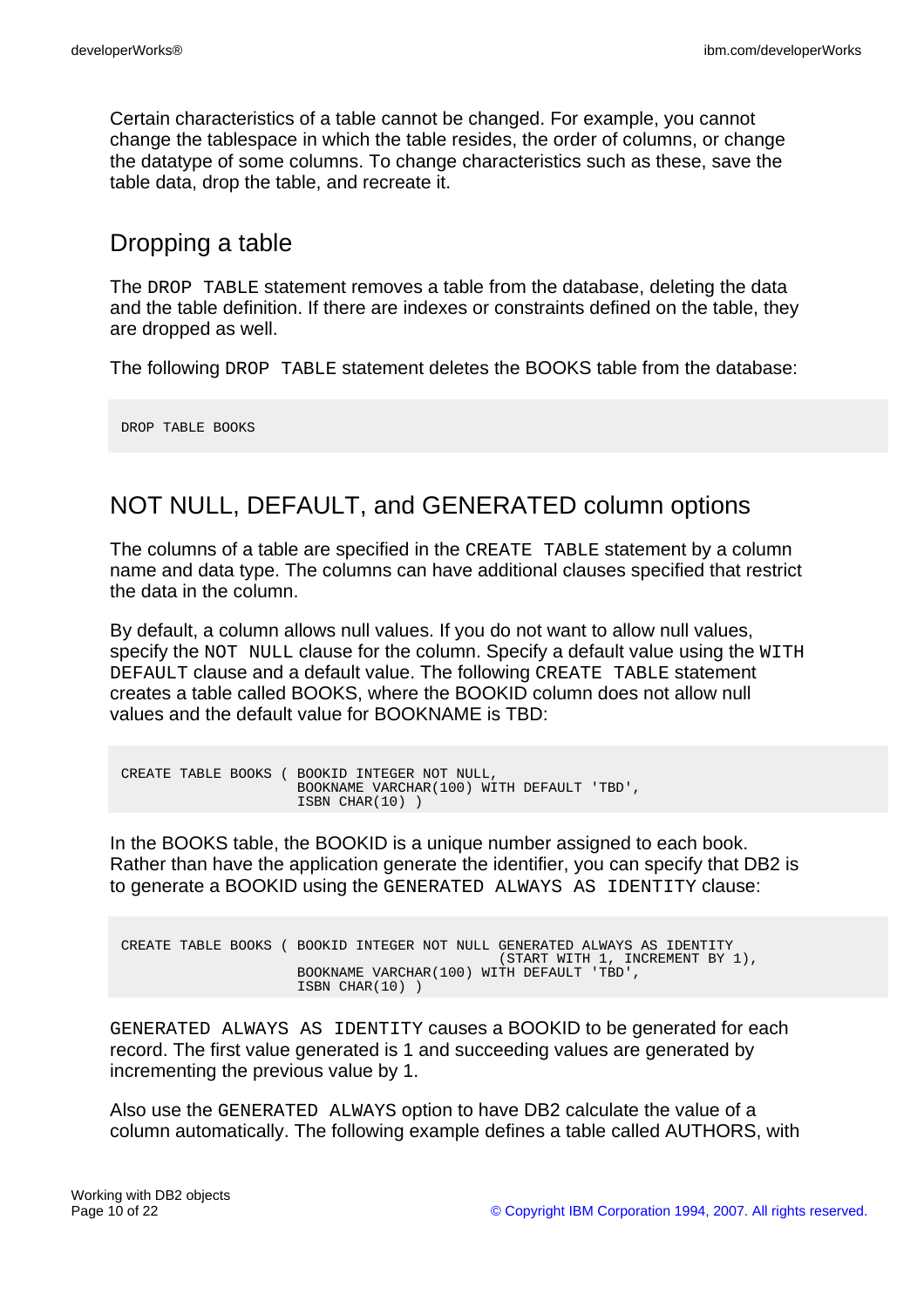columns FICTIONBOOKS and NONFICTIONBOOKS that hold counts for fiction and nonfiction books, respectively. The TOTALBOOKS column is calculated by adding the FICTIONBOOKS and NONFICTIONBOOKS columns:

|  | CREATE TABLE AUTHORS (AUTHORID INTEGER NOT NULL PRIMARY KEY, |
|--|--------------------------------------------------------------|
|  | LNAME VARCHAR (100).                                         |
|  | FNAME VARCHAR (100).                                         |
|  | FICTIONBOOKS INTEGER,                                        |
|  | NONFICTIONBOOKS INTEGER,                                     |
|  | TOTALBOOKS INTEGER GENERATED ALWAYS                          |
|  | AS (FICTIONBOOKS + NONFICTIONBOOKS))                         |
|  |                                                              |

# Section 4. Constraints

DB2 provides several ways to control what data can be stored in a column. These features are called constraints or rules that the database manager enforces on a data column or set of columns.

DB2 provides three types of constraints: unique, referential integrity, and table check.

The following sections provide detailed descriptions of each type of constraint.

### Unique constraints

Unique constraints are used to ensure that values in a column are unique. Unique constraints can be defined over one or more columns. Each column included in the unique constraint must be defined as NOT NULL.

Unique constraints can be defined either as the PRIMARY KEY or UNIQUE constraint. These are defined when a table is created as part of the CREATE TABLE SQL statement or added after the table is created using the ALTER TABLE statement.

When do you define a PRIMARY KEY, and when do you define a UNIQUE key? This depends on the nature of the data. In the previous example, the BOOKS table has a BOOKID column which is used to uniquely identify a book. This value is also used in other tables that contain information related to this book. In this case, you would define BOOKID as a primary key. DB2 allows only one primary key to be defined on a table.

The ISBN number column needs to be unique but is not a value that is otherwise referenced in the database. In this case, the ISBN column is defined as UNIQUE: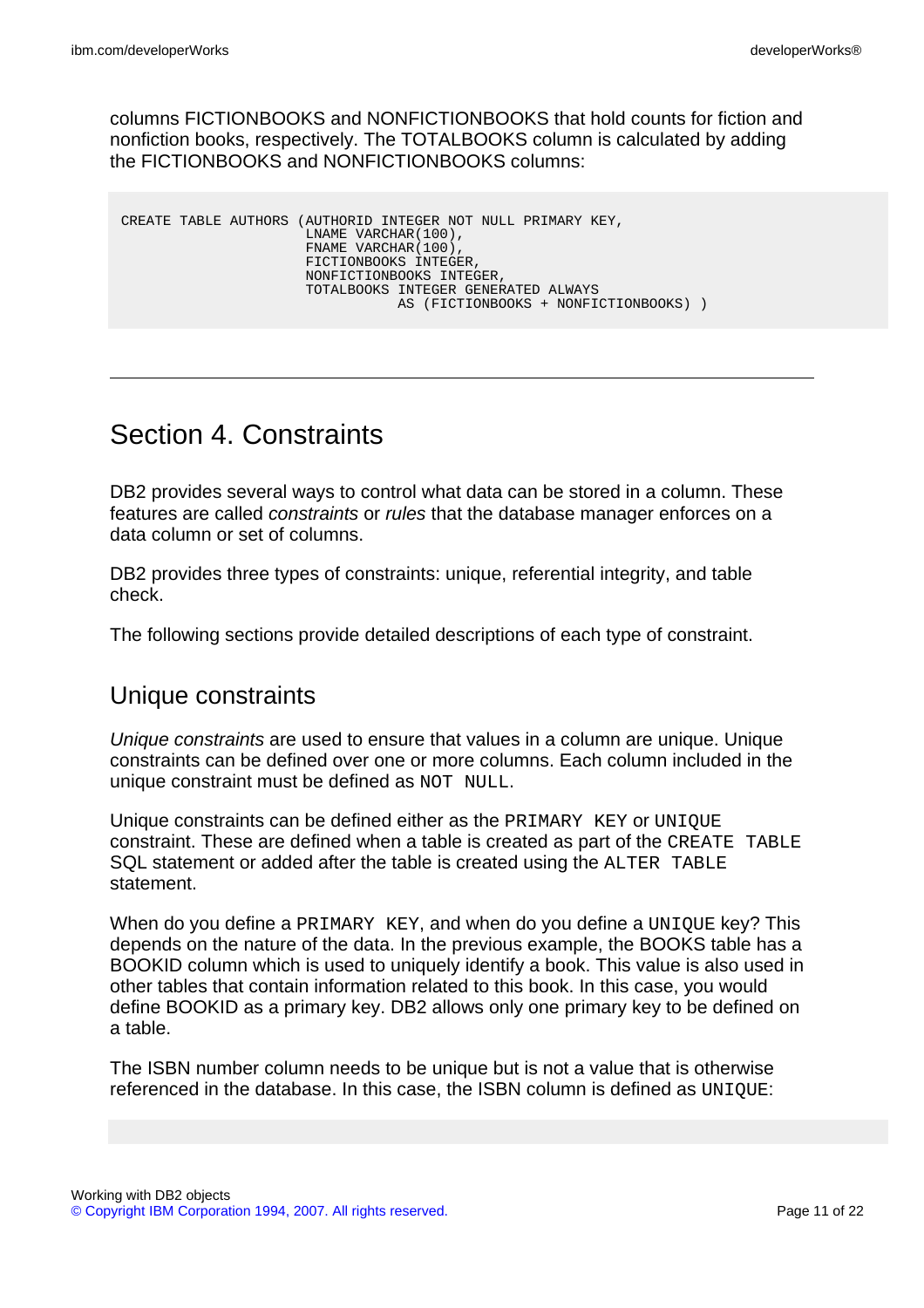CREATE TABLE BOOKS (BOOKID INTEGER NOT NULL PRIMARY KEY, BOOKNAME VARCHAR(100), ISBN CHAR(10) NOT NULL CONSTRAINT BOOKSISBN UNIQUE )

The CONSTRAINT keyword lets you specify a name for the constraint. In this example, the name of the unique constraint is BOOKSISBN. Use this name in the ALTER TABLE statement if you want to drop the specific constraint.

DB2 lets you define only one primary key on a table; however, you can define multiple unique constraints.

Whenever you define a PRIMARY KEY or UNIQUE constraint on a column, DB2 creates a unique index to enforce uniqueness on the column. DB2 does not let you create more than one unique index defined on the same columns. Therefore, you cannot define a PRIMARY KEY and UNIQUE constraint on the same columns. For example, both of the following statements against the BOOKS table fail because a PRIMARY KEY already exists:

ALTER TABLE BOOKS ADD CONSTRAINT UNIQUE (BOOKID) CREATE UNIQUE INDEX IBOOKS ON BOOKS (BOOKID)

### Referential integrity constraints

Referential integrity constraints are used to define relationships between tables and ensure that these relationships remain valid. Suppose you have one table that holds information about authors and another table that lists the books that those authors have written. There is a relationship between the BOOKS table and the AUTHORS table -- each book has an author and that author must exist in the AUTHOR table. Each author has a unique identifier stored in the AUTHORID column. The AUTHORID is used in the BOOKS table to identify the author of each book. To define this relationship, define the AUTHORID column of the AUTHORS table as a primary key and then define a foreign key on the BOOKS table to establish the relationship with the AUTHORID column in the AUTHORS table:

CREATE TABLE AUTHORS (AUTHORID INTEGER NOT NULL PRIMARY KEY, LNAME VARCHAR(100), FNAME VARCHAR(100)) CREATE TABLE BOOKS (BOOKID INTEGER NOT NULL PRIMARY KEY, BOOKNAME VARCHAR(100), ISBN CHAR(10), AUTHORID INTEGER REFERENCES AUTHORS)

The table that has a primary key that relates to another table -- AUTHOR, here -- is called a parent table. The table to which the parent table relates -- BOOKS, here -- is called a dependent table. You may define more than one dependent table on a single parent table.

You can also define relationships between rows of the same table. In such a case, the parent table and dependent tables are the same table.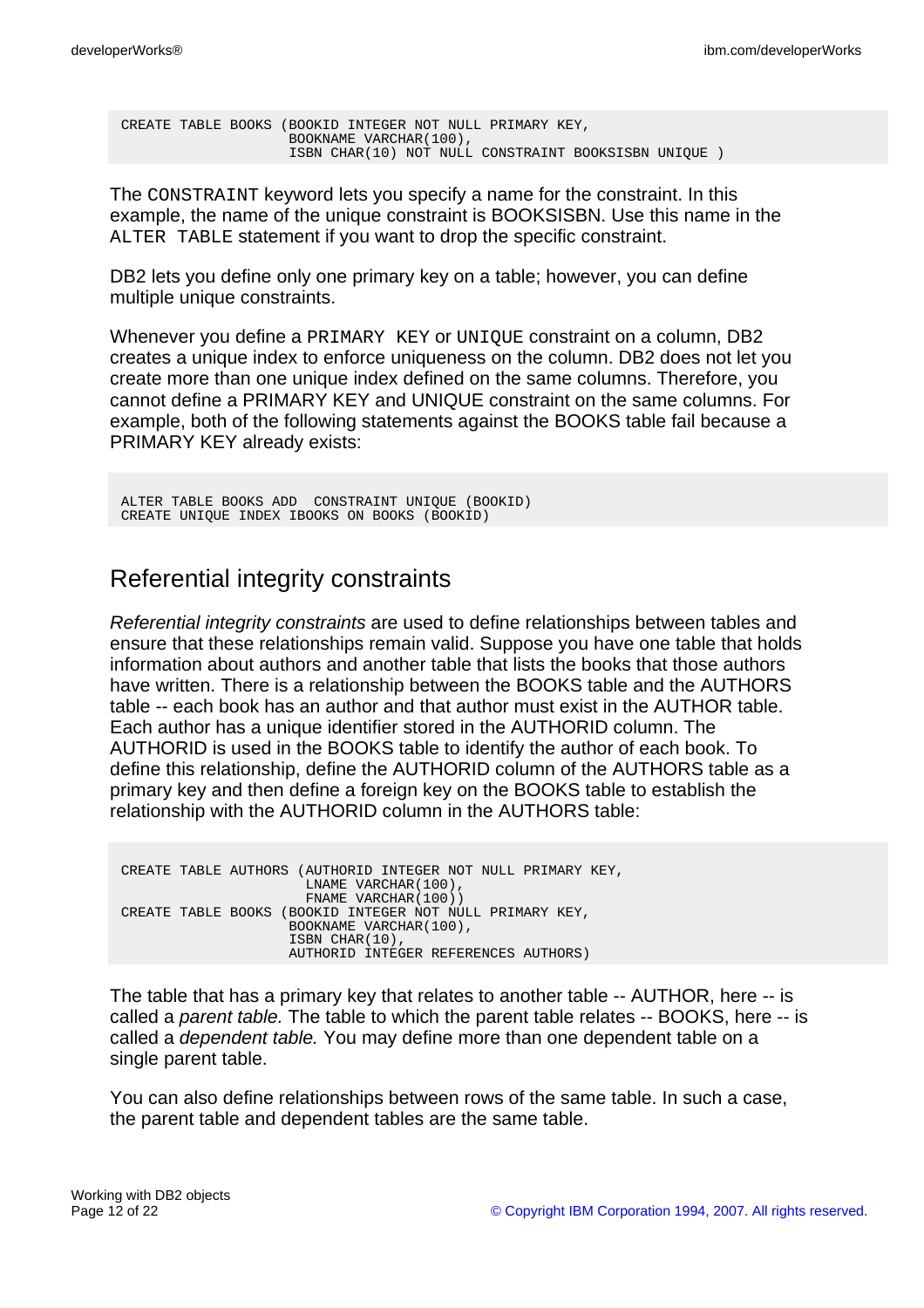When you define referential constraints on a set of tables, DB2 enforces referential integrity rules on those tables when update operations are performed against them:

- DB2 ensures that only valid data is inserted into columns where referential integrity constraints are defined. This means that you must always have a row in the parent table with a key value that is equal to the foreign key value in the row that you are inserting into a dependent table. For example, if a new book is being inserted into the BOOKS table with an AUTHORID of 437, then there must already be a row in the AUTHORS table where AUTHORID is 437.
- DB2 also enforces rules when rows that have dependent rows in a dependent table are deleted from a parent table. The action DB2 takes depends on the delete rule defined on the table. There are four rules that can be specified: RESTRICT, NO ACTION, CASCADE and SET NULL.
	- If RESTRICT or NO ACTION is specified, DB2 does not allow the parent row to be deleted. The rows in dependent tables must be deleted before the row in the parent table. This is the default, so this rule applies to the AUTHORS and BOOKS tables as defined so far.
	- If CASCADE is specified, then deleting a row from the parent table automatically also deletes dependent rows in all dependent tables.
	- If SET NULL is specified, then the parent row is deleted from the parent table and the foreign key value in the dependent rows is set to null (if nullable).
- When updating key values in the parent table, there are two rules that can be specified: RESTRICT and NO ACTION. RESTRICT does not allow a key value to be updated if there are dependent rows in a dependent table. NO ACTION causes the update operation on a parent key value to be rejected if, at the end of the update, there are dependent rows in a dependent table that do not have a parent key in the parent table.

### Table check constraints

Table check constraints are used to verify that column data does not violate rules defined for the column and to restrict the values in a certain column of a table. DB2 ensures that the constraint is not violated during inserts and updates.

Suppose that you add a column to the BOOKS table for a book type, and the values that you wish to allow are F (fiction) and N (nonfiction). You can add a column BOOKTYPE with a check constraint as follows:

ALTER TABLE BOOKS ADD BOOKTYPE CHAR(1) CHECK (BOOKTYPE IN ('F','N') )

You can define check constraints when you create the table or add them later using the ALTER TABLE SQL statement. You can modify check constraints by dropping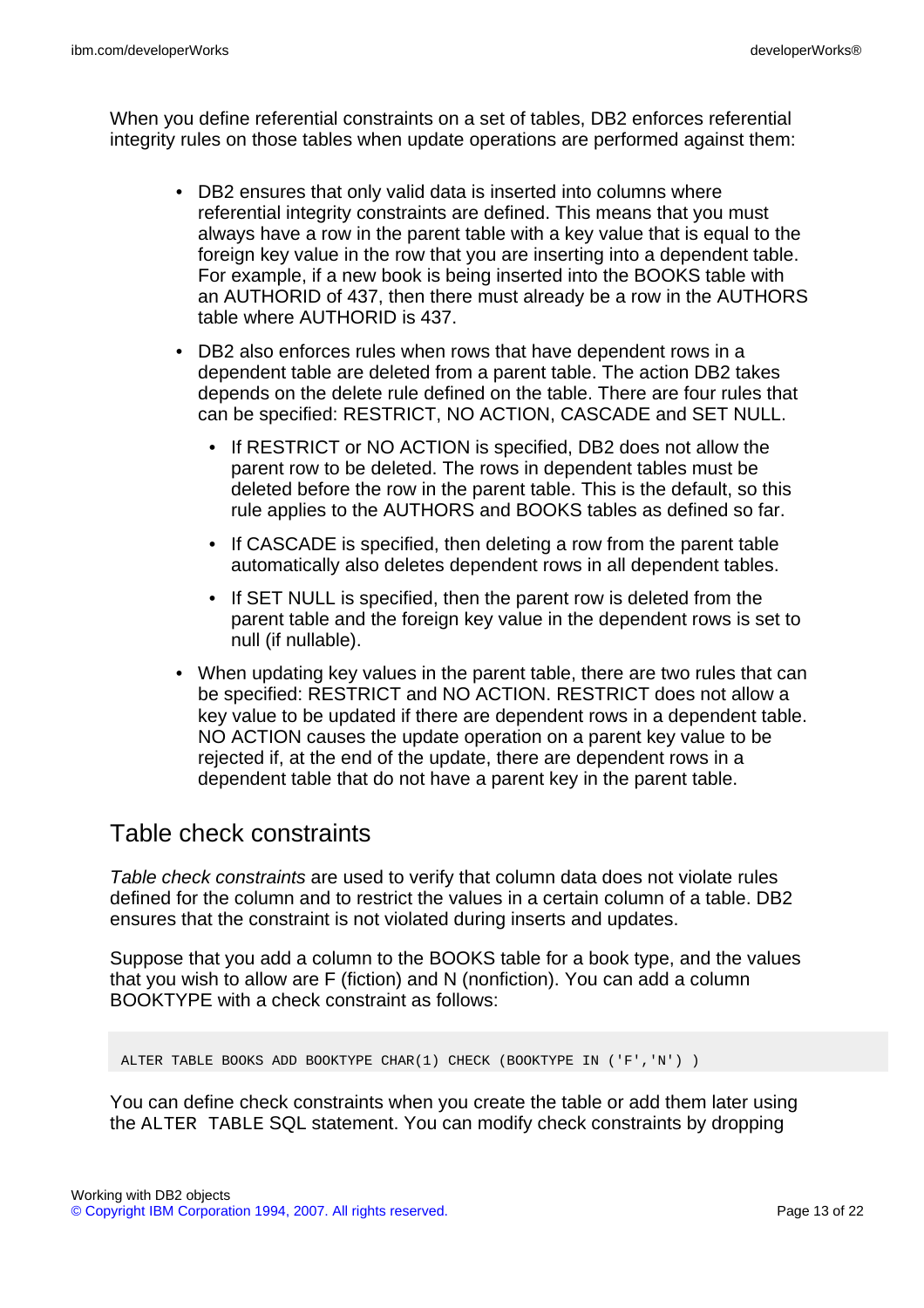and then recreating them using the ALTER TABLE SQL statement.

# Section 5. Views

Views allow different users or applications to look at the same data in different ways. This not only makes the data simpler to access, but it can also be used to restrict which rows and columns users view or update.

For example, suppose that a company has a table containing information about its employees. A manager needs to see address, telephone number, and salary information about his employees only, while a directory application needs to see all employees in the company along with their address and telephone numbers, but not their salaries. You can create one view that shows all the information for the employees in a specific department and another that shows only the name, address, and telephone number of all employees.

To the user, a view just looks like a table. Except for the view definition, a view does not take up space in the database; the data presented in a view is derived from another table. You can create a view on an existing table (or tables), on another view, or some combination of the two. A view defined on another view is called a nested view.

You can define a view with column names that are different than the corresponding column names of the base table. You can also define views that check to see if data inserted or updated stays within the conditions of the view.

The list of views defined in the database is stored in the system catalog table SYSIBM.SYSVIEWS, which also has a view defined on it called SYSCAT.VIEWS. The system catalog also has a SYSCAT.VIEWDEP which, for each view defined in the database, has a row for each view or table dependent on that view. Also, each view has an entry in SYSIBM.SYSTABLES and entries in SYSIBM.SYSCOLUMNS because views can be used just like tables.

### Creating a view

The CREATE VIEW SQL statement is used to define a view. A SELECT statement is used to specify which rows and columns are presented in the view.

For example, imagine that you want to create a view that shows only the nonfiction books in our BOOKS table:

```
CREATE VIEW NONFICTIONBOOKS AS
       SELECT * FROM BOOKS WHERE BOOKTYPE = 'N'
```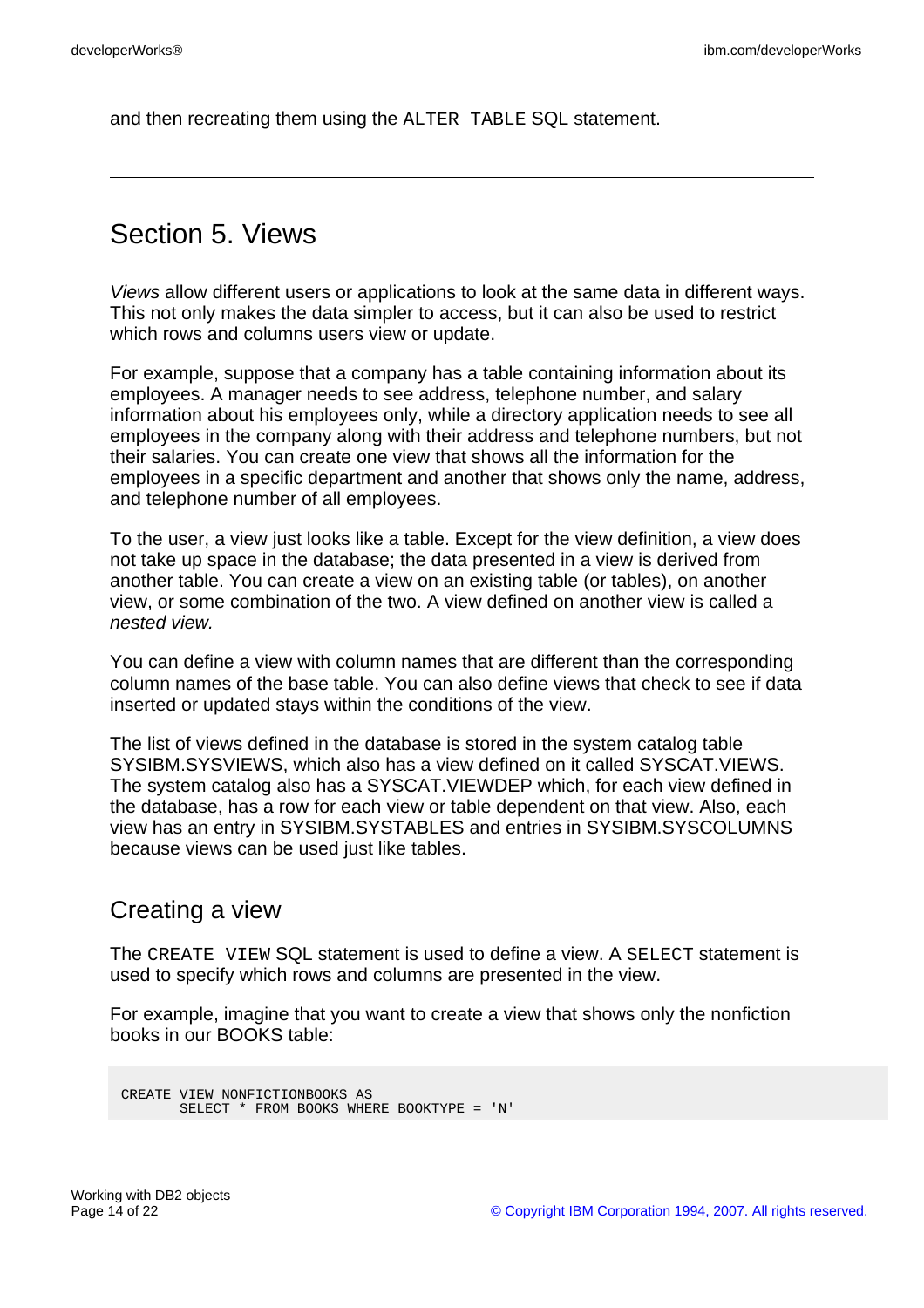After you define this view, there are entries for it in SYSCAT.VIEWS, SYSCAT.VIEWDEP, and SYSCAT.TABLES.

To define column names in the view that are different from those in the base table, you can specify them in the CREATE VIEW statement. The following statement creates a MYBOOKVIEW view that contains two columns: TITLE, which represents the BOOKNAME column, and TYPE, which represents the BOOKTYPE column.

CREATE VIEW MYBOOKVIEW (TITLE,TYPE) AS SELECT BOOKNAME, BOOKTYPE FROM BOOKS

The DROP VIEW SQL statement is used to drop a view from the database. If you drop a table or another view on which a view is based, the view remains defined in the database but becomes inoperative. The VALID column of SYSCAT.VIEWS indicates whether a view is valid (Y) or not (X). Even if you recreate the base table, the orphaned view remains invalid; you have to recreate it as well.

You can drop the NONFICTIONBOOKS view from the database:

DROP VIEW NONFICTIONBOOKS

You cannot modify a view; to change a view definition, drop it and recreate it. Use the ALTER VIEW statement provided only to modify reference types.

#### Read-only and updatable views

When you create a view, you can define it as either a read-only view or as an updatable view. The SELECT statement of a view determines whether the view is read-only or updatable. Generally, if the rows of a view can be mapped to rows of the base table, then the view is updatable. For example, the view NONFICTIONBOOKS, as you defined it in the previous example, is updatable because each row in the view is a row in the base table.

The rules for creating updatable views are complex and depend on the definition of the query. For example, views that use VALUES, DISTINCT, or JOIN features are not updatable. You can easily determine whether a view is updatable by looking at the READONLY column of SYSCAT.VIEWS: Y means it is ready-only and N means it is not.

The detailed rules for creating updatable views are documented in the DB2 SQL Reference (see [Resources\)](#page-21-1).

The NONFICTIONBOOKS view defined previously includes only the rows where the BOOKTYPE is N. If you insert into the view a row where the BOOKTYPE is F, DB2 inserts the row into the base table BOOKS. However, if you then select from the view, the newly inserted row cannot be seen through the view. If you do not want to allow a user to insert rows that are outside the scope of the view, you can define the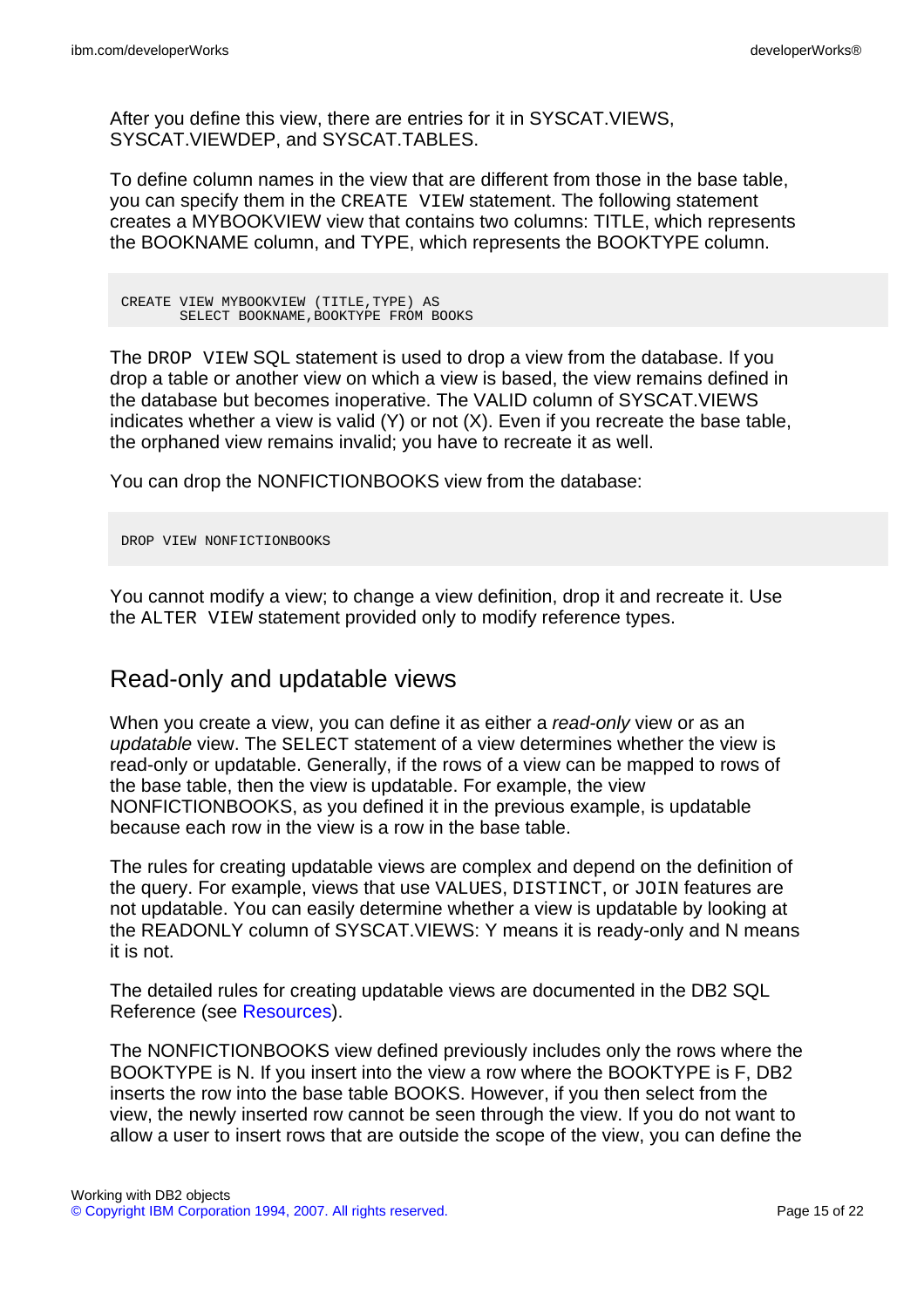view with the check option. Defining a view using WITH CHECK OPTION tells DB2 to check that statements using the view satisfy the conditions of the view.

The following statement defines a view using WITH CHECK OPTION:

CREATE VIEW NONFICTIONBOOKS AS SELECT \* FROM BOOKS WHERE BOOKTYPE = 'N' WITH CHECK OPTION

This view still restricts the user to seeing only non-fiction books; in addition, it also prevents the user from inserting rows that do not have a value of N in the BOOKTYPE column and updating the value of the BOOKTYPE column in existing rows to a value other than N. The following statements, for instance, are no longer be allowed:

```
INSERT INTO NONFICTIONBOOKS VALUES (...,'F');
UPDATE NONFICTIONBOOKS SET BOOKTYPE = 'F' WHERE BOOKID = 111
```
#### Nested views with check option

When defining nested views, the check option can be used to restrict operations. However, there are other clauses you can specify to define how the restrictions are inherited. The check option can be defined either as CASCADED or LOCAL. CASCADED is the default if the keyword is not specified. Several possible scenarios explain the differences between the behavior of CASCADED and LOCAL.

When a view is created WITH CASCADED CHECK OPTION, all statements executed against the view must satisfy the conditions of the view and all underlying views - even if those views were not defined with the check option. Suppose that the view NONFICTIONBOOKS is created without the check option, and you also create a view NONFICTIONBOOKS1 based on the view NONFICTIONBOOKS using the CASCADED keyword:

CREATE VIEW NONFICTIONBOOKS AS SELECT \* FROM BOOKS WHERE BOOKTYPE = 'N' CREATE VIEW NONFICTIONBOOKS1 AS SELECT \* FROM NONFICTIONBOOKS WHERE BOOKID > 100 WITH CASCADED CHECK OPTION

The following INSERT statements would not be allowed because they do not satisfy the conditions of at least one of the views:

INSERT INTO NONFICTIONBOOKS1 VALUES( 10,..,'N') INSERT INTO NONFICTIONBOOKS1 VALUES(120,..,'F') INSERT INTO NONFICTIONBOOKS1 VALUES( 10,..,'F')

However, the following INSERT statement would be allowed because it satisfies the conditions of both of the views: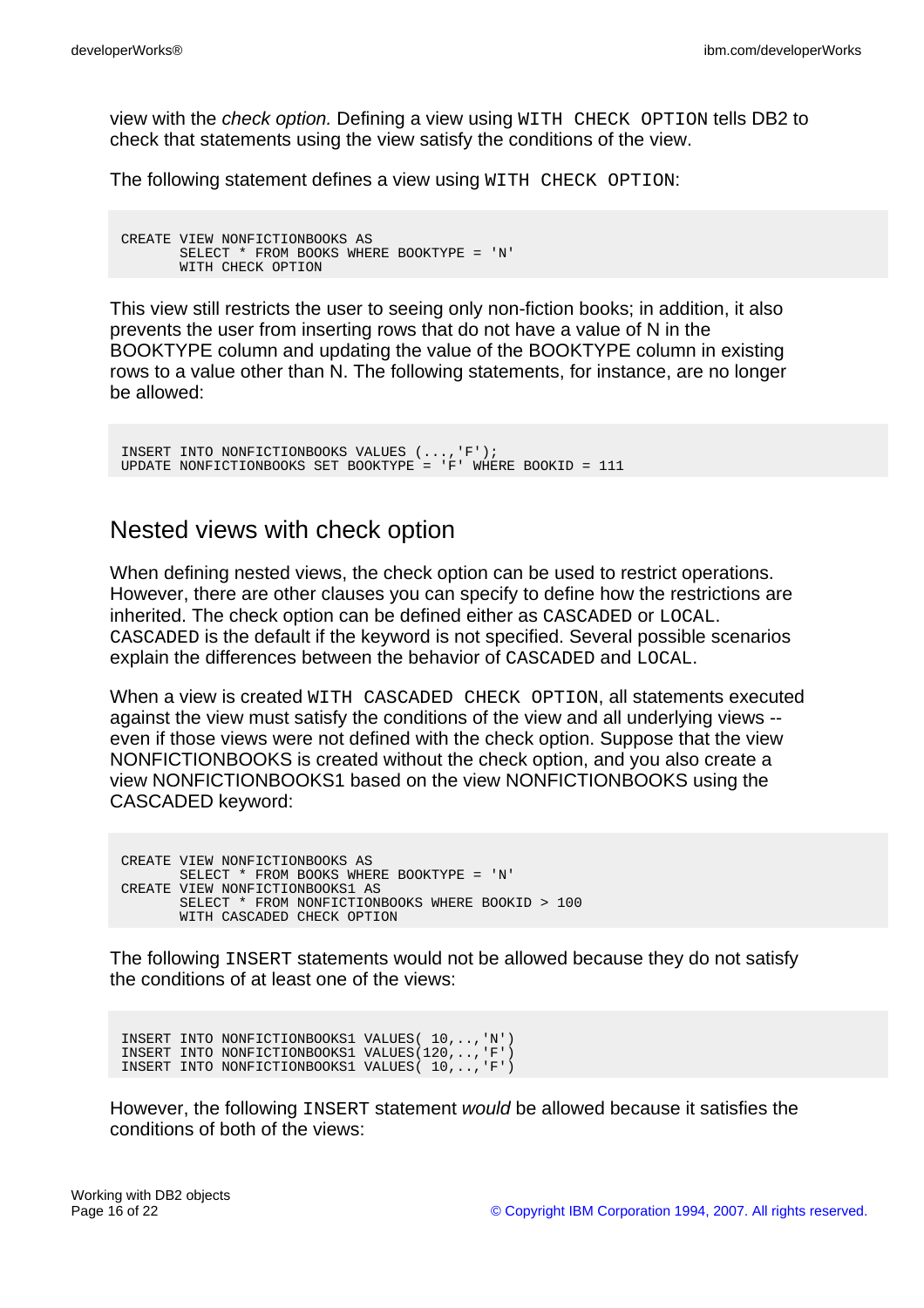INSERT INTO NONFICTIONBOOKS1 VALUES(120,...,'N')

Next, suppose you create a view NONFICTIONBOOKS2 based on the view NONFICTIONBOOKS using WITH LOCAL CHECK OPTION. Now, statements executed against the view need only satisfy conditions of views that have the check option specified:

CREATE VIEW NONFICTIONBOOKS AS SELECT \* FROM BOOKS WHERE BOOKTYPE = 'N' CREATE VIEW NONFICTIONBOOKS2 AS SELECT \* FROM NONFICTIONBOOKS WHERE BOOKID > 100 WITH LOCAL CHECK OPTION

In this case, the following INSERT statements would not be allowed because they do not satisfy the BOOKID > 100 condition of the NONFICTIONBOOKS2 view:

INSERT INTO NONFICTIONBOOKS2 VALUES(10,..,'N') INSERT INTO NONFICTIONBOOKS2 VALUES(10,..,'F')

However, the following INSERT statements would be allowed even though the value N does not satisfy the BOOKTYPE =  $'N'$  condition of the NONFICTIONBOOKS view:

INSERT INTO NONFICTIONBOOKS2 VALUES(120,..,'N') INSERT INTO NONFICTIONBOOKS2 VALUES(120,..,'F')

# Section 6. Indexes

An index is an ordered list of the key values of a column or columns of a table. There are two reasons why you might create an index:

- To ensure uniqueness of values in a column or columns.
- To improve performance of queries against the table. The DB2 optimizer uses indexes to improve performance when performing queries or to present results of a query in the order of the index.

Indexes can be defined as unique or nonunique. Nonunique indexes allow duplicate key values; unique indexes allow only one occurrence of a key value in the list. Unique indexes do allow a single null value to be present. However, a second null value would cause a duplicate and therefore is not allowed.

Indexes are created using the CREATE INDEX SQL statement. Indexes are also created implicitly in support of a PRIMARY KEY or UNIQUE constraint. When a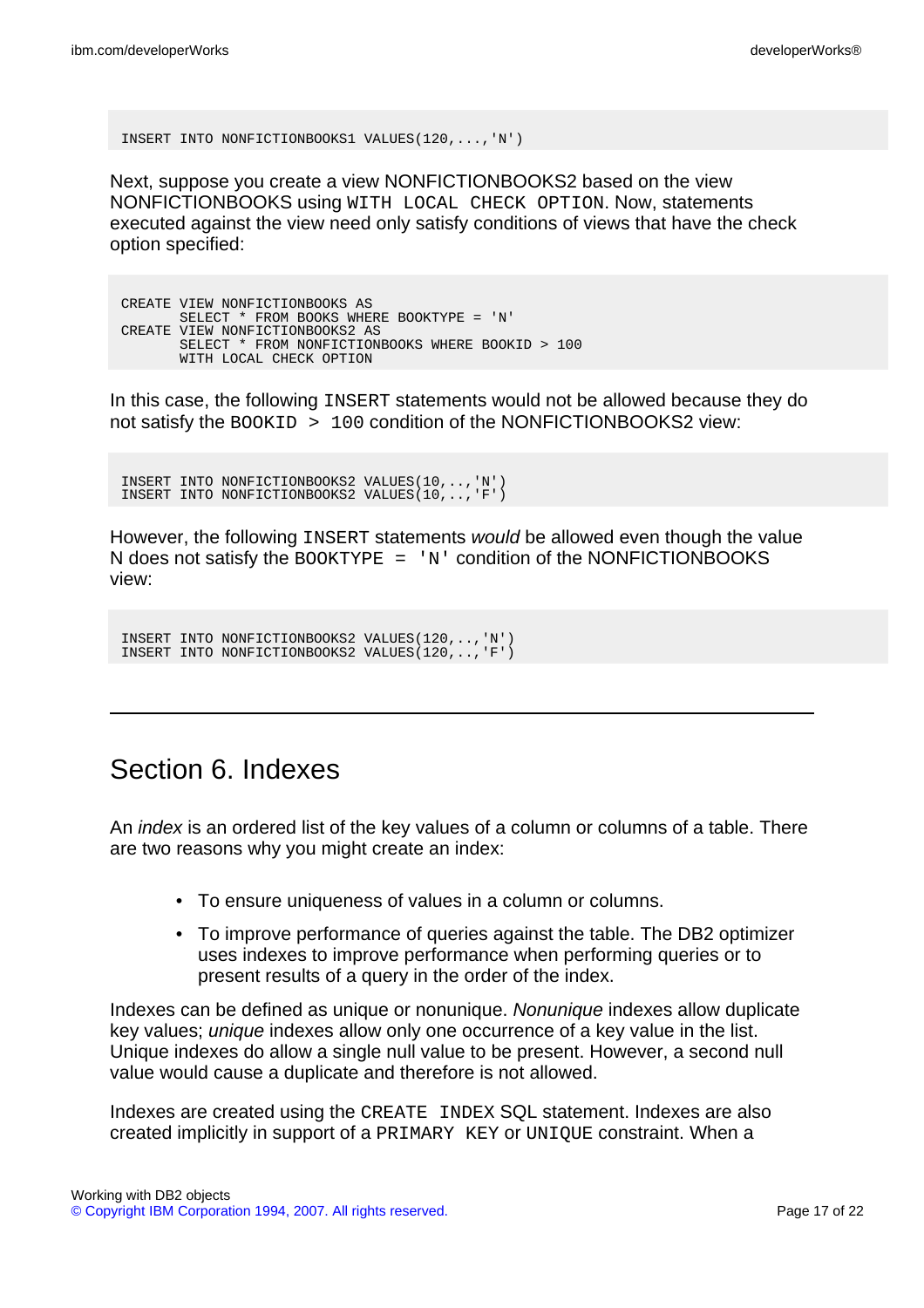unique index is created, the key data is checked for uniqueness and the operation fails if duplicates are found.

Indexes are created as ascending, descending, or bidirectional. The option you choose depends on how the application accesses the data.

### Creating indexes

In the example, you have a primary key on the BOOKID column. Often, users conduct searches on the book title, so an index on BOOKNAME would be appropriate. The following statement creates a nonunique ascending index on the BOOKNAME column:

CREATE INDEX IBOOKNAME ON BOOKS (BOOKNAME)

The index name, IBOOKNAME, is used to create and drop the index. Other than that, the name is not used in queries or updates to the table.

By default, an index is created in ascending order, but you can also create indexes that are descending. You can even specify different orders for the columns in the index. The following statement defines an index on the AUTHORID and BOOKNAME columns. The values of the AUTHORID column are sorted in descending order, and the values of the BOOKNAME column are sorted in ascending order within the same AUTHORID:

CREATE INDEX I2BOOKNAME ON BOOKS (AUTHOID DESC, BOOKNAME ASC)

When an index is created in a database, the keys are stored in the specified order. The index helps improve the performance of queries requiring the data in the specified order. An ascending index is also used to determine the result of the MIN column function; a descending index is used to determine the result of the MAX column function. If the application requires the data to be ordered in the opposite sequence to the index as well, DB2 allows the creation of a bidirectional index. A bidirectional index eliminates the need to create an index in the reverse order, and it eliminates the need for the optimizer to sort the data in the reverse order. It also allows the efficient retrieval of MIN and MAX functions values. To create a bidirectional index, specify the ALLOW REVERSE SCANS option on the CREATE INDEX statement:

CREATE INDEX BIBOOKNAME ON BOOKS (BOOKNAME) ALLOW REVERSE SCANS

DB2 does not let you create multiple indexes with the same definition. This applies even to indexes that you create implicitly in support of a primary key or unique constraint. Because the BOOKS table already has a primary key defined on the BOOKID column, attempting to create an index on BOOKID column fails.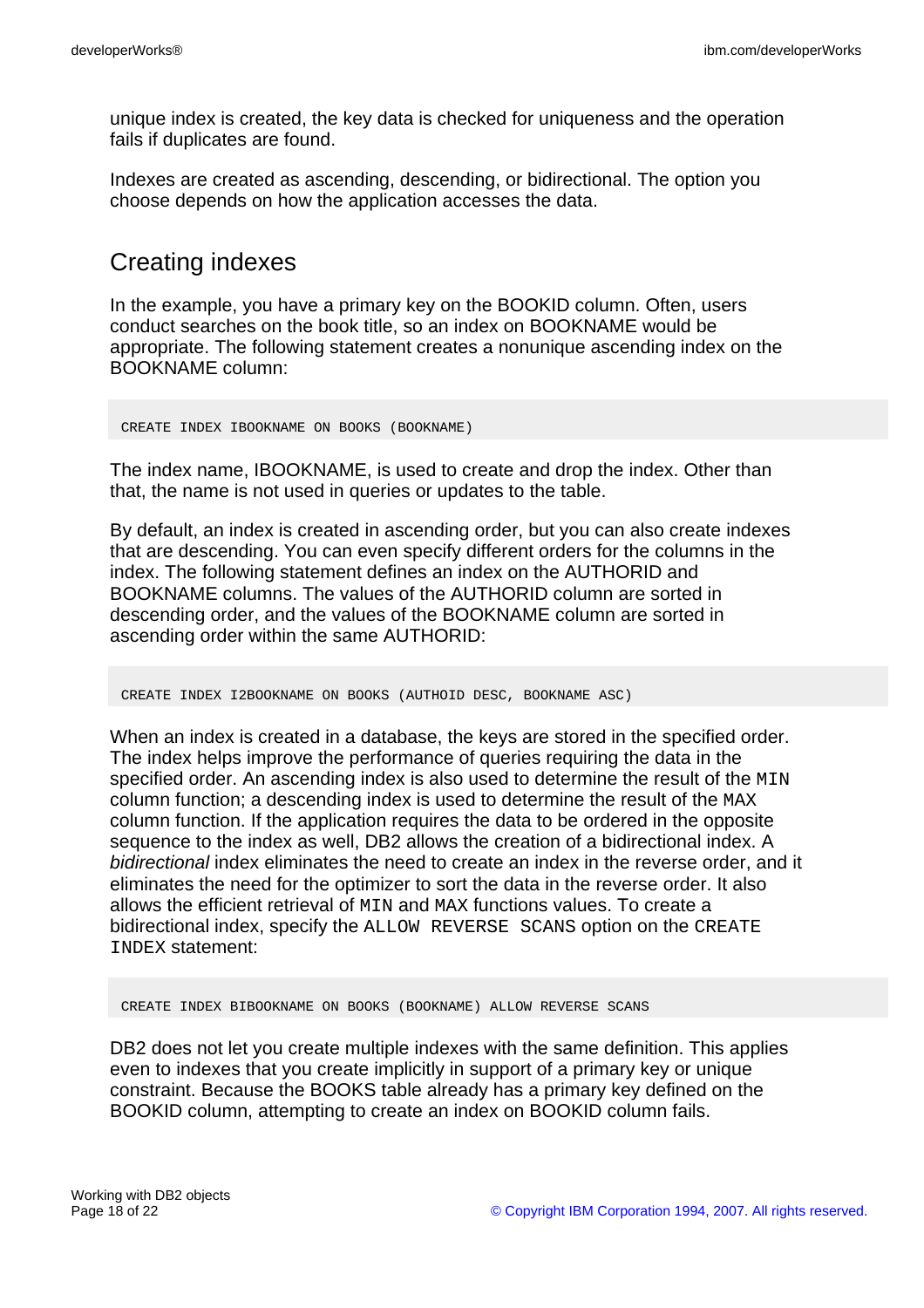Creating an index can take a long time. DB2 reads each row to extract the keys, sort those keys, and then write the list to the database. If the table is large, then a temporary tablespace is used sort the keys.

The index is stored in a tablespace. If your table resides in a database-managed tablespace, you have the option of separating the indexes into a separate tablespace. Define this when you create the table, using the INDEXES IN clause. The location of a table's indexes is set when the table is created and cannot be changed unless the table is dropped and recreated.

DB2 also provides the DROP INDEX SQL statement to remove an index from the database. There is no way to modify an index. If you need to change an index -- to add another column to the key, for example -- you have to drop and re-create it.

### Clustering indexes

You can create one index on each table as the clustering index. A clustering index is useful when the table data is often referenced in a particular order. The clustering index defines the order in which data is stored in the database. During inserts, DB2 attempts to place new rows close to rows with similar keys. Then, during queries requiring data in the clustering index sequence, the data can be retrieved faster.

To create an index as the clustering index, specify the CLUSTER clause on the CREATE INDEX statement:

CREATE INDEX IAUTHBKNAME ON BOOKS (AUTHORID,BOOKNAME) CLUSTER

This statement creates an index on the AUTHORID and BOOKNAME columns as the clustering index. This index would improve the performance of queries written to list authors and all the books that they have written.

### Using included columns in indexes

When creating an index, you have the option to include extra column data that is stored with the key, but is not actually part of the key itself and is not sorted. The main reason for including additional columns in an index is to improve the performance of certain queries: with this data already available in the index page, DB2 does not need to access the data page to fetch it. Included columns can only be defined for unique indexes. However, the included columns are not considered when enforcing uniqueness of the index.

Suppose that you often need to get a list of book names ordered by BOOKID. The query would look like this:

SELECT BOOKID,BOOKNAME FROM BOOK ORDER BY BOOKID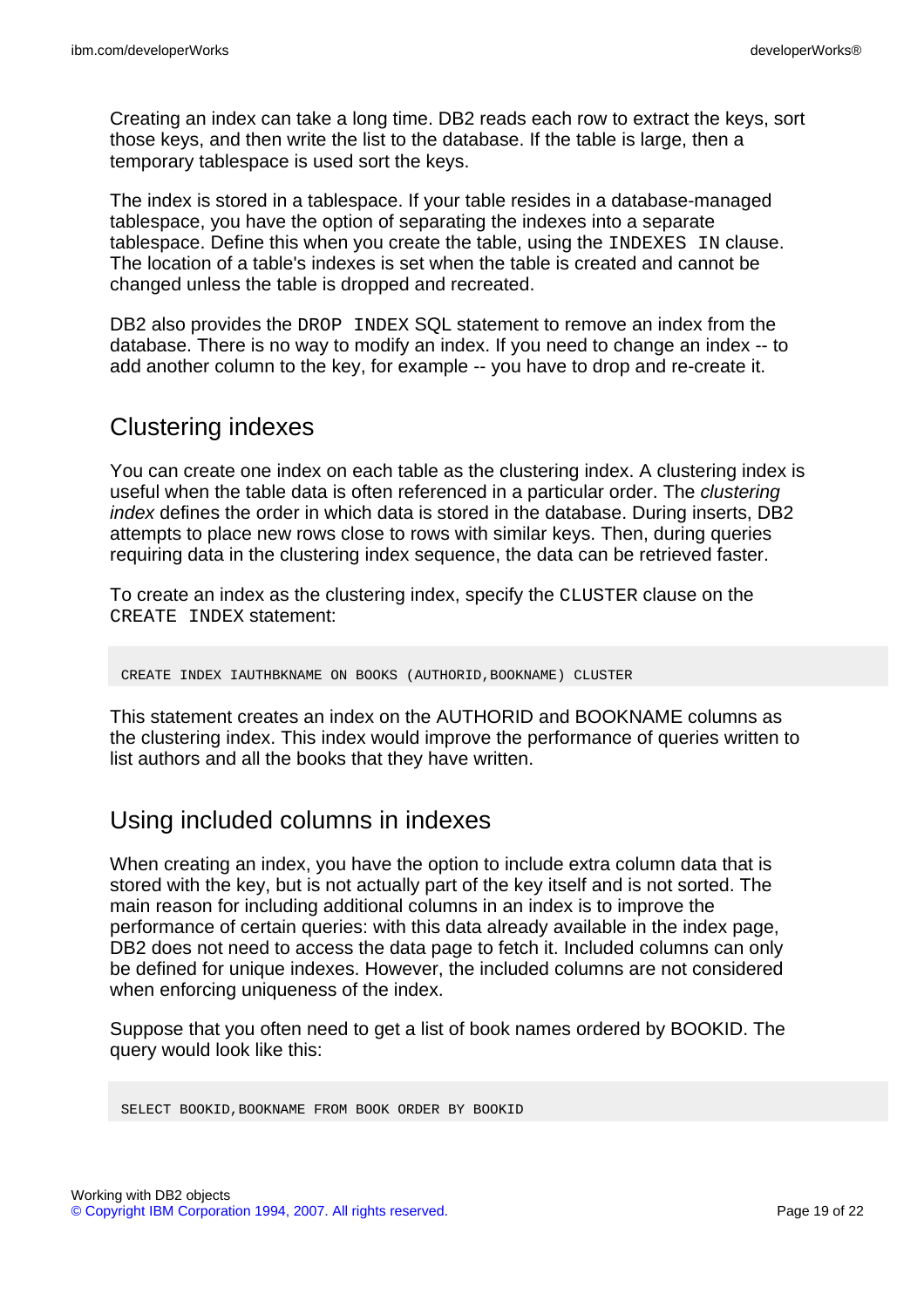Create an index that might improve performance:

CREATE UNIQUE INDEX IBOOKID ON BOOKS (BOOKID) INCLUDE(BOOKNAME)

As a result, all the data required for the query result is present in the index and no data pages need to be retrieved.

So why not just include all the data in the indexes? First of all, this would require more physical space in the database because the table data would essentially be duplicated in the index. Second, all the copies of the data would need to be updated whenever the data value is updated, and this would be significant overhead in a database where many updates occur.

#### What indexes should I create?

Consider the following when creating indexes:

- Because indexes are a permanent list of the key values, they require space in the database. Creating many indexes requires additional storage space in your database. The amount of space required is determined by the length of the key columns. DB2 provides a tool to help you estimate the size of an index.
- Indexes are additional copies of the values so they must be updated if the data in the table is updated. If table data is frequently updated, consider what impact additional indexes have on update performance.
- Indexes significantly improve performance of queries when defined on the appropriate columns.

DB2 provides a tool called the Index Advisor to help you determine which indexes to define. The Index Advisor lets you specify the workload that is executed against a table, and it recommends indexes to be created on the table.

# Section 7. Summary

#### Summary

This tutorial was designed to familiarize you with the features of data types, tables, constraints, views, and indexes defined in DB2. It also showed you how to use the CREATE, ALTER, and DROP statements to manage these objects. Examples were provided so you could try your hand at using these objects in a controlled setting.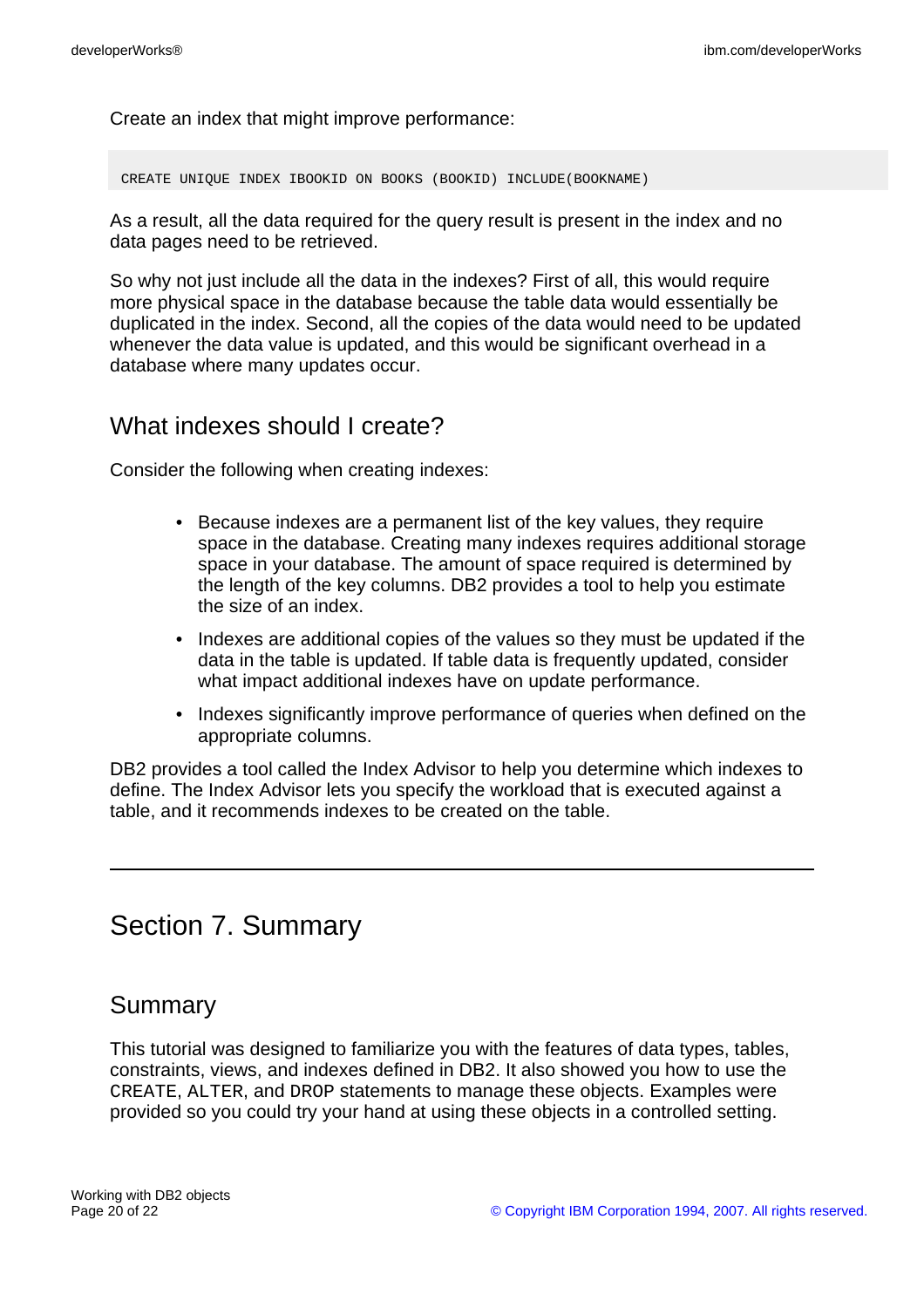[Part 6: Data concurrency,](http://www.ibm.com/developerworks/offers/lp/db2cert/db2-cert730.html?S_TACT=105AGX19&S_CMP=db2cert) introduces you to the concept of data consistency and to the various mechanisms that are used by DB2 to maintain database consistency in both single- and multi-user environments.

To keep an eye on this series, bookmark the series page, [DB2 9 DBA exam 730](http://www.ibm.com/developerworks/offers/lp/db2cert/db2-cert730.html?S_TACT=105AGX19&S_CMP=db2cert) [prep tutorials.](http://www.ibm.com/developerworks/offers/lp/db2cert/db2-cert730.html?S_TACT=105AGX19&S_CMP=db2cert)